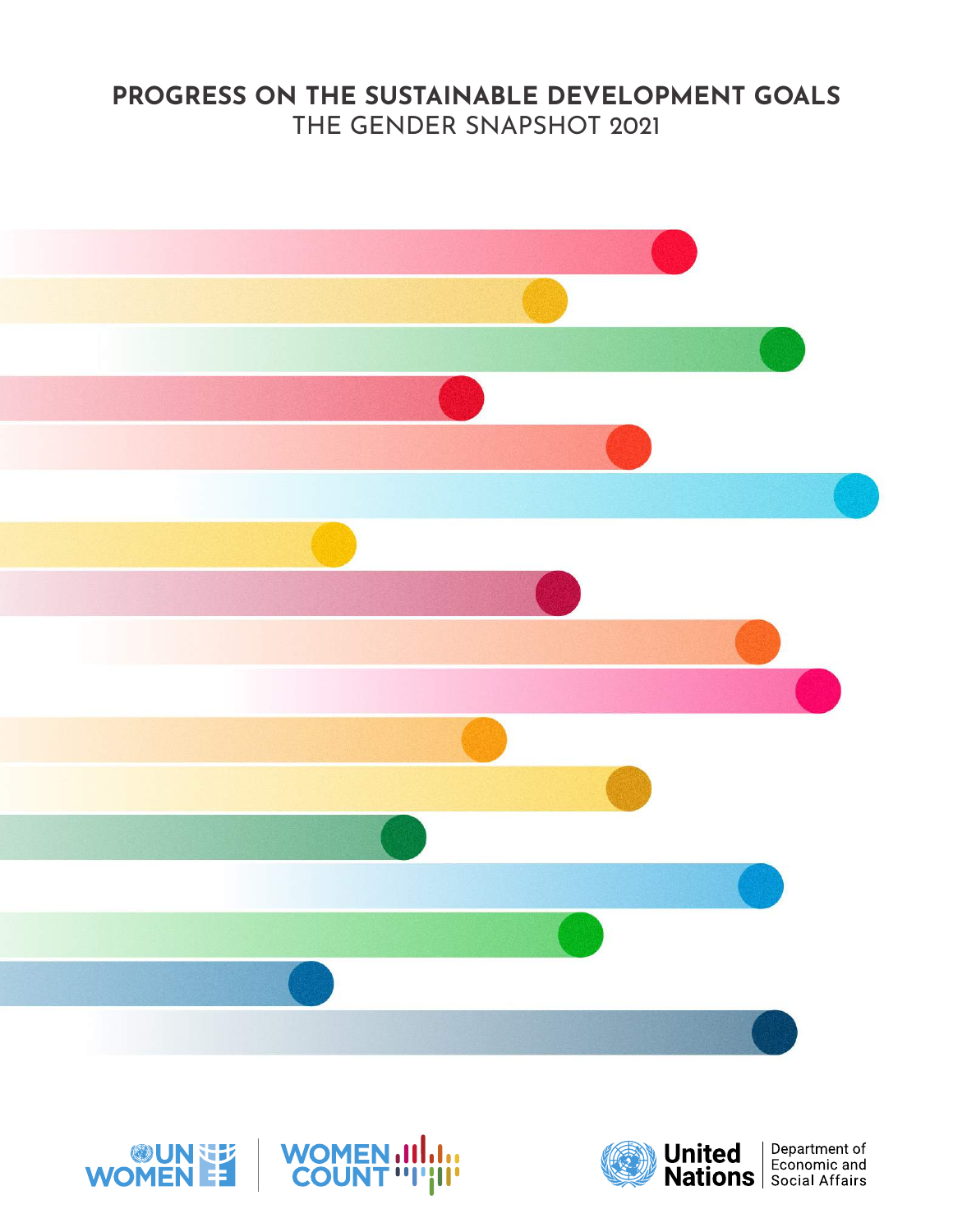## **Snapshot of gender equality across the Sustainable Development Goals**



## By 2030, over **150 million**

**WOMEN AND GIRLS** could emerge from poverty if governments implement a comprehensive strategy to improve access to education and family planning, achieve equal wages and extend social transfers.



The gender gap in food insecurity has increased due to the COVID-19 pandemic.

Women's food insecurity levels were

 $\mathbf{10\%}$  ніgher

than men's in 2020, compared with 6% higher in 2019.



The pandemic is disrupting essential health services for women and girls.

During the first year of the crisis, an estimated

#### **12 million WOMEN**

in 115 lower- and middleincome countries experienced disruptions in family planning services, leading to an estimated

**1.4 million UNINTENDED PREGNANCIES.**



Out-of-school girls are at increased risk of violence, child marriage, child labour, trafficking and early childbirth.

#### But only



had measures to support girls' return to school in early 2021.



Based on data collected in 95 countries in 2020,

## **MORE THAN**

**HALF** lack quotas for women in national parliaments

**63%** lack rape laws based on the principle of consent.

## **Almost half**

continue to restrict women from working in certain jobs or industries.

An estimated

## **736 million WOMEN AND GIRLS**

aged 15 years or older have experienced physical or sexual violence by a partner or sexual violence by a non-partner at least once in their lifetime.

By 2030, as many as **2 million**

additional cases of female genital mutilation (FGM) are projected due to COVID-19 related service disruptions.

Women with children at home say they spend about

#### **31 hours** per week on childcare –

## **5 hours**

#### **more**

on average than before the pandemic.

Worldwide, women hold

#### **one in four** parliamentary seats. They

have **36%** of elected seats in local deliberative bodies.

In low- and middle-income countries,

## **234 million**

fewer women than men have access to the internet on their mobile phones.

## Only **19% OF COUNTRIES**

and areas with data have a comprehensive system to track how budgets respond to gender priorities.



In 2020, only

**26% OF 170 COUNTRIES** were actively working on gender mainstreaming in water management.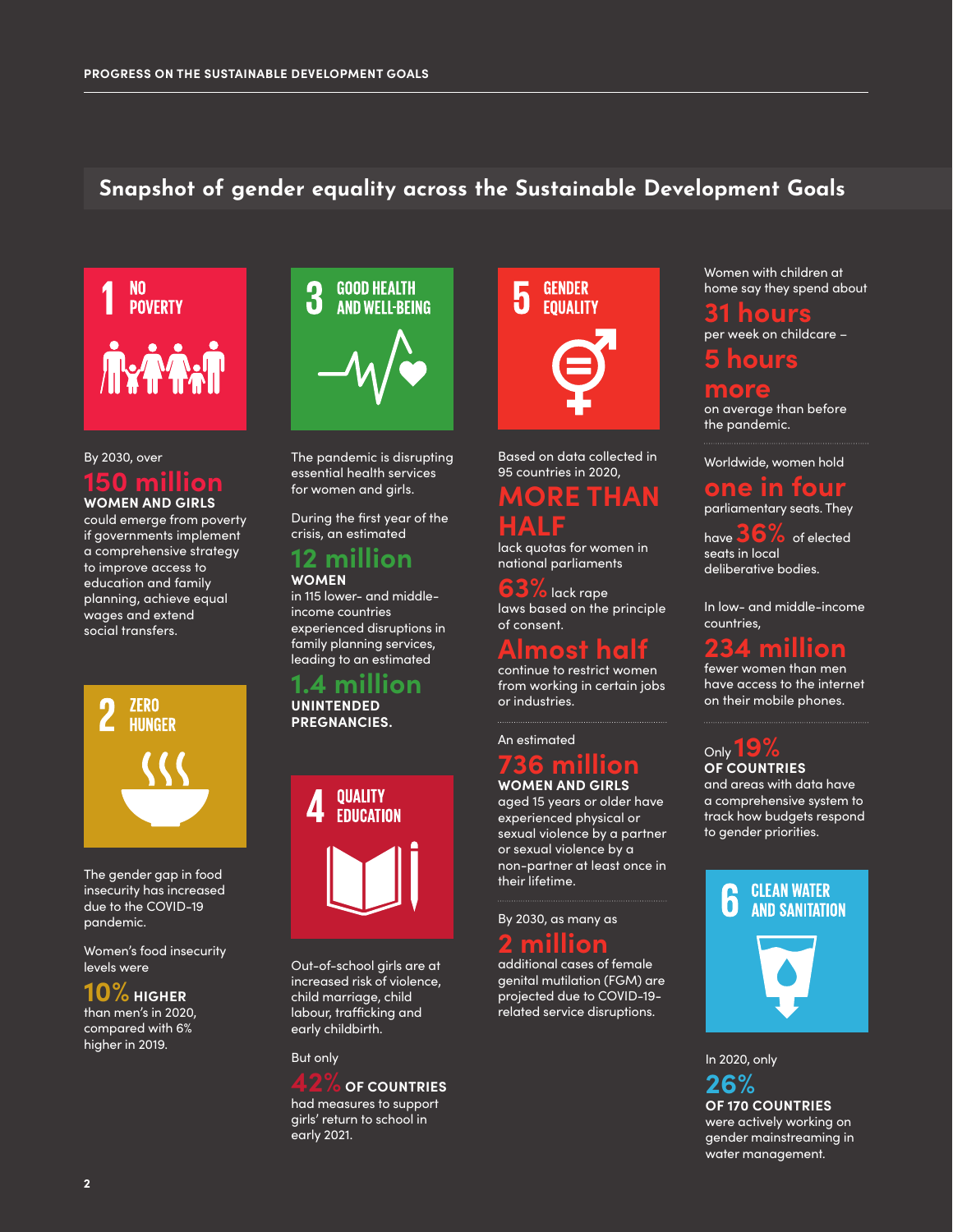

#### Women are underrepresented in the energy sector. Globally in 2019, women held

## **22%**

of traditional energy jobs and

**32%** of renewable energy jobs.

## **DECENT WORK AND** O **ECONOMIC GROWTH**

Women suffered steeper job losses than men during the pandemic.

The number of employed women declined by



left the labour force altogether.



Female medical researchers have led advances on COVID-19 knowledge and testing techniques.

But women accounted for fewer than

**1 in 3 RESEARCHERS** globally in 2018.



The intersecting vulnerabilities of migrant, refugee and internally displaced women and girls have intensified in the wake of the pandemic.

## By the end of 2020, **26.4 million PEOPLE**

had fled their countries and become refugees, the highest level ever recorded. Almost half are women and girls.



Slum residents are at an elevated risk of COVID-19 infection and fatality rates. In Rio de Janeiro, Brazil, infected women in neighbourhoods with a high concentration of slums were more than

**2X** as likely to die compared with those living in neighbourhoods with no slums.



Unless urgent action is taken to reduce emissions,

## **global warming will exceed 1.5°C by 2040.**

Women's voices and perspectives are **critical**  to meeting climate and environmental sustainability challenges but often go unrecognized.

# **16** PEACE, JUSTICE **AND STRONG INSTITUTIONS**

The lack of women in decision-making limits the reach and impact of pandemic and other emergency recovery efforts, and opportunities to revitalize economies and societies.

Women chair only



of government committees on foreign affairs, defence, finance and human rights.

# **PARTNERSHIPS<br>For the Goals**



Better gender data, statistics and analysis are critical, but remain insufficient.

Under Goal 5, global level assessments are unavailable for

## **6 indicators.\***

Trend assessments are unavailable for

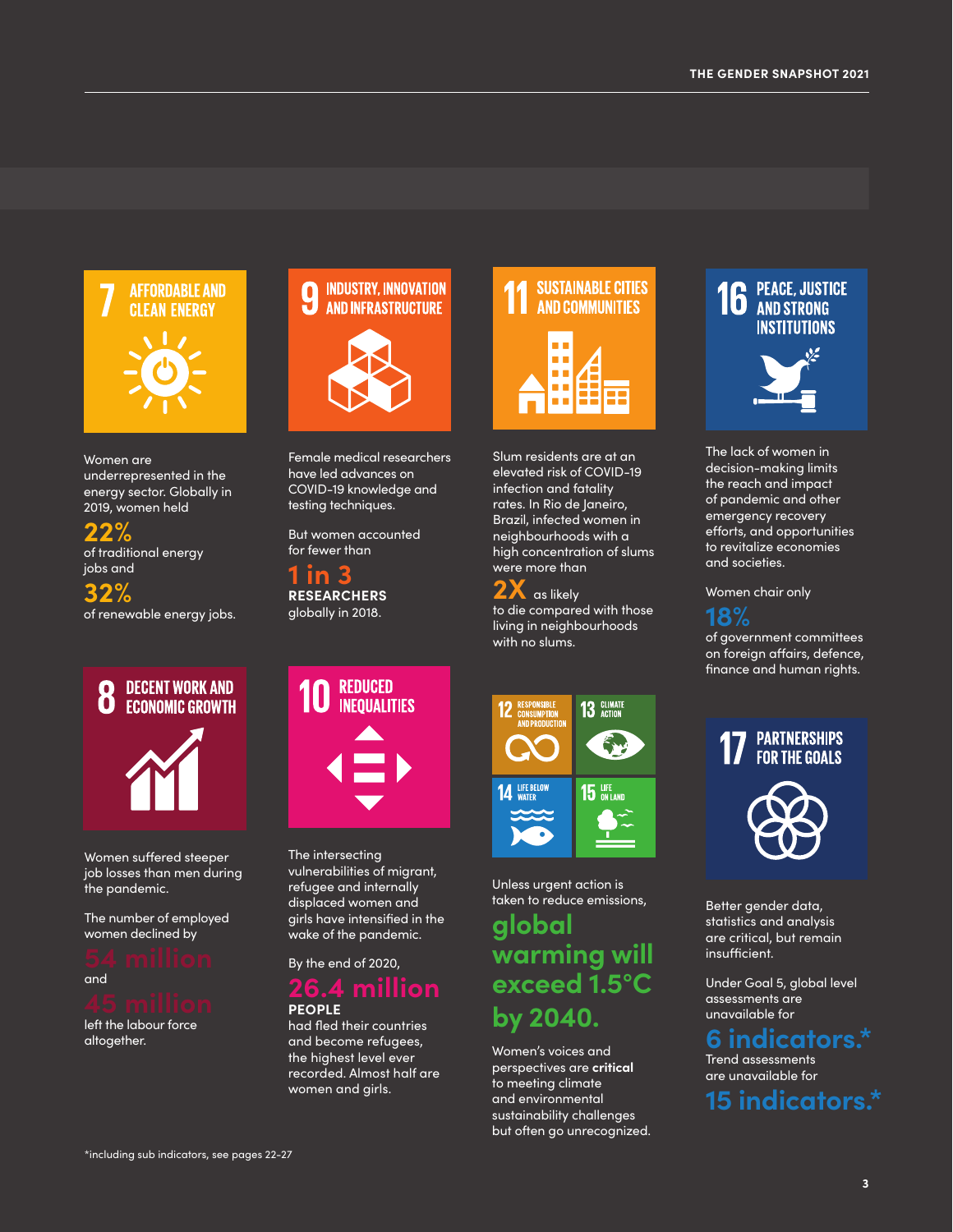# **LEAVE NO WOMAN OR GIRL BEHIND**

## **Global inequalities are widening as a result of COVID-19**

One and a half years since the World Health Organization declared COVID-19 a global pandemic, the toll on the poorest and most vulnerable people remains devastating and disproportionate. The combined impact of conflict, extreme weather events and COVID-19 has deprived them of even basic needs such as food security. Without urgent action to stem rising poverty, hunger and inequality, especially in countries affected by conflict and other acute forms of crisis, millions will continue to suffer.

No one is safe from COVID-19 until everyone is safe. Yet access to life-saving personal protection equipment, tests, oxygen and especially vaccines remains far from equitable. Of the nearly 5.8 billion vaccine doses administered globally by mid-September 2021, 77 per cent went to high- or upper-middle-income countries. A mere 0.3 per cent went to low-income countries. Unless access is universal, the virus will continue to roam, mutate and return. Based on the latest sex-disaggregated data in July 2021, 60 per cent of women in Israel and 52 per cent in Austria had

been fully vaccinated against COVID-19, compared with just 0.9 per cent in Venezuela and 0.16 per cent in Papua New Guinea.

In 29 out of 36 countries and territories where sex disaggregated data are available from June to August 2021, women are more or equally likely as men to be vaccinated. In Asia and the Pacific, however, more men are vaccinated than women. In India, as of August 2021, 53 per cent of total administered vaccine doses went to men and 47 per cent to women. An estimated half a million people in India identify as other genders, including trans, non-binary or intersex. Vaccination rates in the country are rising, but as of August 2021 less than 20 percent of the transgender population has received at least one dose. In the United States, women lost an estimated 1.5 years of life expectancy on average from 2018-2020 due to COVID-19. The loss is significantly higher among Hispanic women (2.9 years) and non-Hispanic Black women (2.7 years) compared with non-Hispanic White women (1.1 years).

## **IN FOCUS**

#### **Vaccines remain out of reach for many around the world**



Sources: India Ministry of Health and Family Welfare, 2021; ReliefWeb, 2021; UNICEF COVID-19 Vaccine Market Dashboard, 2021; United Nations Development Programme Global Dashboard for Vaccine Equity, 2021; World Health Organization COVID-19 Vaccination Data Dashboard, 2021; and World Health Organization Global Health Observatory, 2021.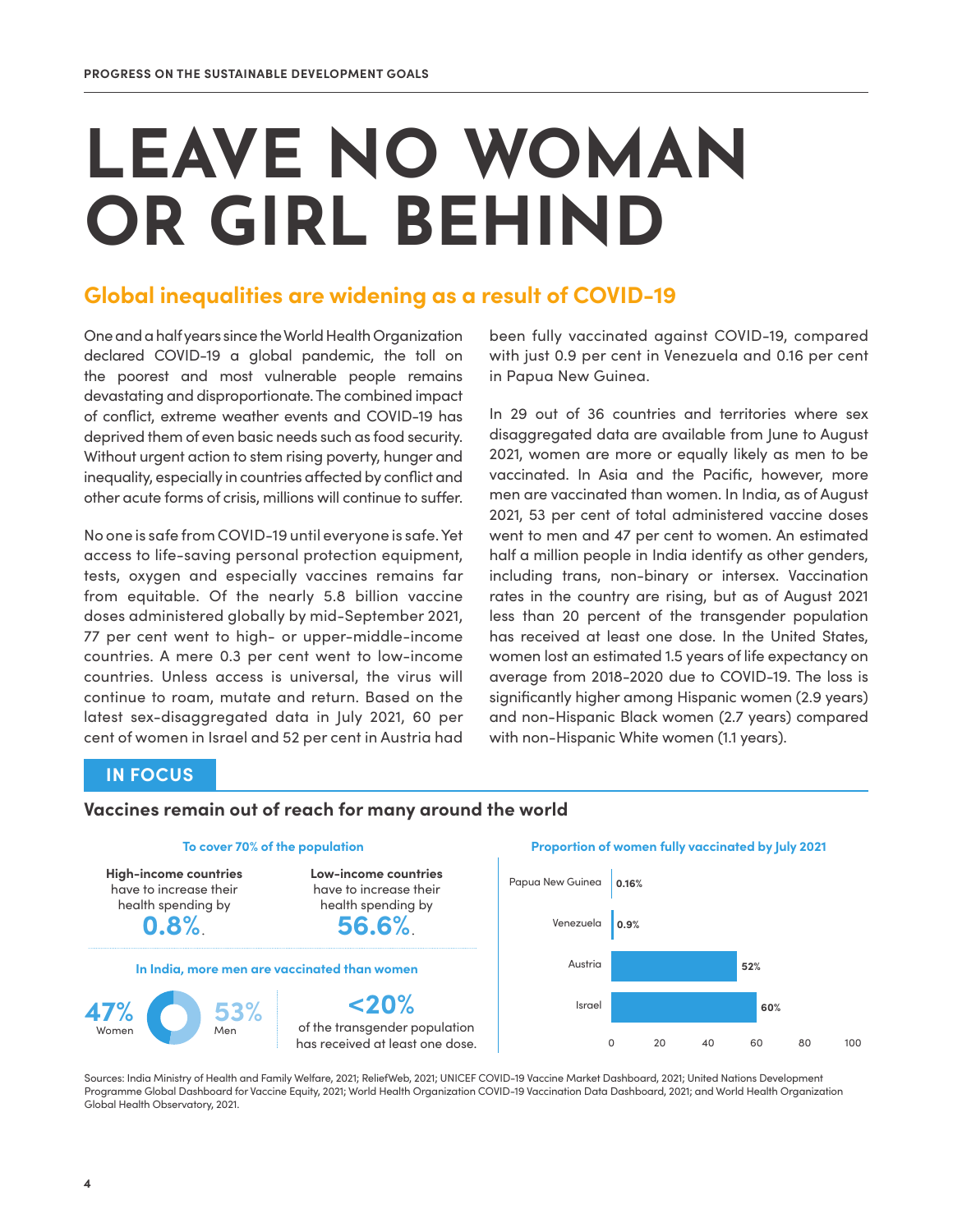## **Limited progress for women is being eroded by the pandemic**

The pandemic is clawing back limited progress in the past 25 years on expanding women's rights and opportunities, including for economic participation and political voice. Young women have witnessed more pronounced employment losses than their male counterparts and risk long-term exclusion from labour markets. The number of young women not in education, employment or training (NEET) increased in 28 out of 48 countries with available data between the fourth quarter of 2019 and the fourth quarter of 2020. Women facing multiple forms of discrimination, including women and girls with disabilities, are especially affected.

Where women have been in leadership positions, the response to the pandemic has often been faster and more attuned to social needs, but at all levels and across sectors, women do not have the same space in decision-making as men. Globally, women comprise over 75 per cent of the health workforce, making them indispensable to the COVID-19 response. Yet they make up only 28 per cent of health executives. While women's organizations are at the forefront of community responses to COVID-19 in many countries, they struggle with diminishing funding and shrinking civic space.

Women's effective participation in the pandemic response depends on strong support for their leadership. More broadly, stemming the erosion of progress on gender equality calls for robust laws and policies to uphold women's rights, backed by sufficient funds for implementation. Balanced gender representation in COVID-19 task forces, use of genderresponsive budgeting in response and recovery efforts, and greater awareness of the gendered effects of the pandemic are essential for advancing women's rights and equal participation. Yet an analysis of 334 COVID-19 task forces from 137 countries found that only 4 per cent have gender parity; 18 countries have no women at all.

## **IN FOCUS**

### **A lost generation? COVID-19's impact on learning and skill-building**

|                                                                   | An increasing number of young women are not<br>in employment, education or training (NEET).           |                 | Women and girls with disabilities<br>face an uphill battle. |          |  |  |
|-------------------------------------------------------------------|-------------------------------------------------------------------------------------------------------|-----------------|-------------------------------------------------------------|----------|--|--|
| The NEET rate of young women                                      |                                                                                                       | <b>Viet Nam</b> | NEET rates among:                                           | Cambodia |  |  |
| <b>INCREASED</b>                                                  | in 28 out of 48 countries<br>between the fourth<br>quarter of 2019 and the<br>fourth quarter of 2020. |                 | Young women<br>with disabilities                            |          |  |  |
| Nearly <b>6 in 10</b> NEET youth in the last quarter              |                                                                                                       | 70.7%           | Young men<br>with disabilities                              | 27.1%    |  |  |
| of 2020 were women (57.4 per cent).                               | In 2019, the NEET rate among Syrian refugee women                                                     | 10.7%           | Young women<br>without disabilities                         | 10.2%    |  |  |
| living in Turkey stood at $70.9\%$ compared<br>to $26\%$ for men. |                                                                                                       | 6.1%            | Young men<br>without disabilities                           | 6.6%     |  |  |

Sources: International Labour Organization, *Youth and COVID-19: Access to Decent Jobs Amid the Pandemic*, 2021; UN Women calculations based on data from the International Labour Organization, 2021 and census data from IPUMS International, 2013 and 2009 for Cambodia and Viet Nam, respectively.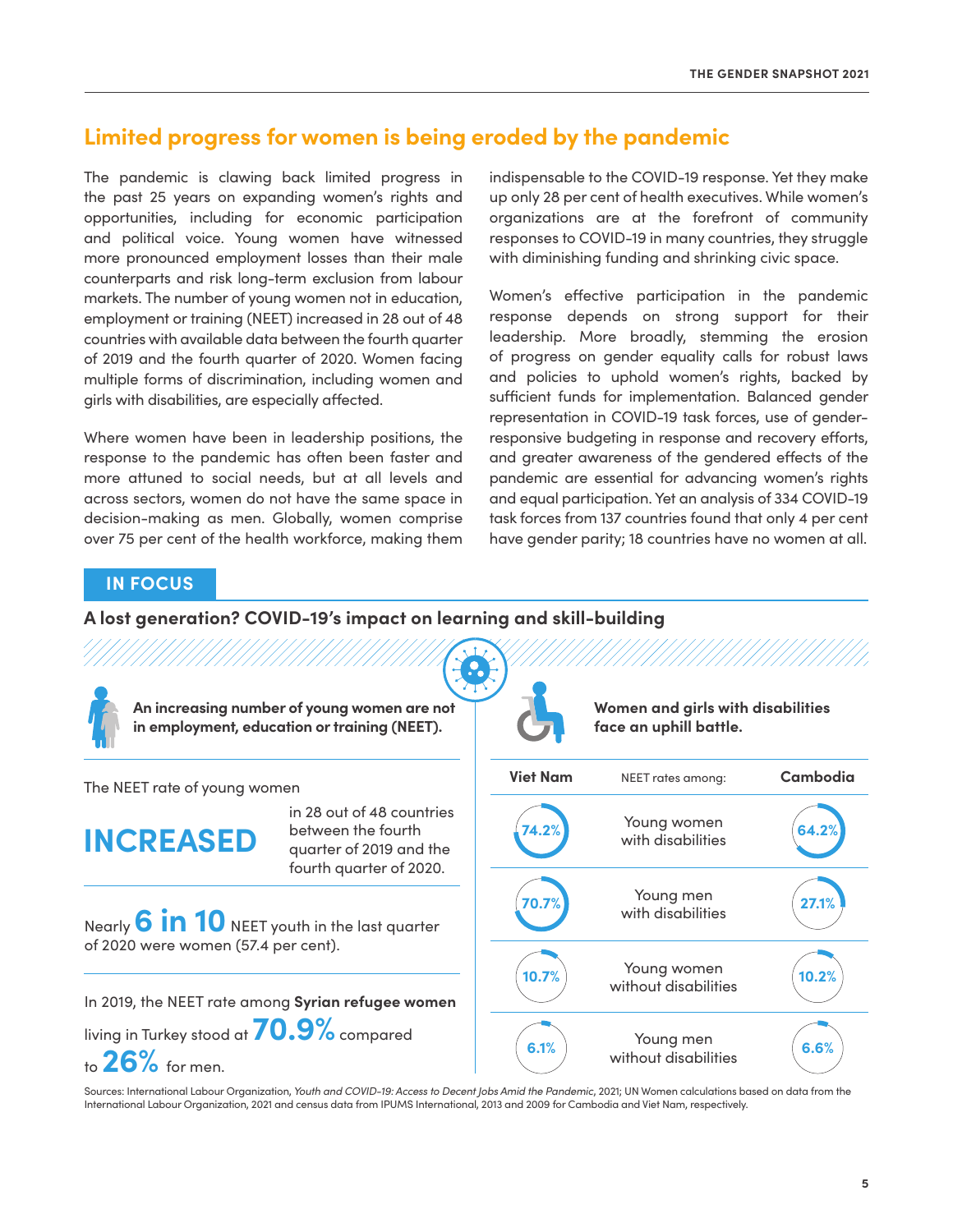

## **Progress in eliminating extreme poverty has reversed while holes in the social protection floor leave women even more vulnerable**

Extreme poverty is on the rise. The total number of women and girls living on less than \$1.90 a day may reach 435 million in 2021, up from 398.5 million in 2019. This is heartbreaking given progress in reducing poverty over the last two decades. A simulation analysis of COVID-19 policy responses finds that over 150 million women and girls could emerge from poverty if governments implemented comprehensive strategies to improve access to education and family planning, ensure fair and equal wages, and expand social transfers by 2030. Significant action is urgent, but efforts so far have been inadequate. In 2020, only 46.9 per cent of the world's population had access to at least one social protection benefit and only 44.9 per cent of mothers with newborns could obtain maternity cash benefits. Despite women's greater vulnerability to poverty, only 23 per cent of social protection policy and labour market measures to respond to COVID-19 are gender-sensitive.

## **FIGURE 1**



Sources: International Labour Organization, 2021; United Nations Statistical Division, The Sustainable Development Goals Report 2021 Statistical Annex; UN Women, *From Insights to Action, Gender Equality in the Wake of COVID-19*, 2020.

\* The term "gender-specific indicators" refers to indicators that explicitly call for disaggregation by sex and/or refer to gender equality as an underlying objective. For a full list of gender-specific indicators by Sustainable Development Goal, see pages 28-31.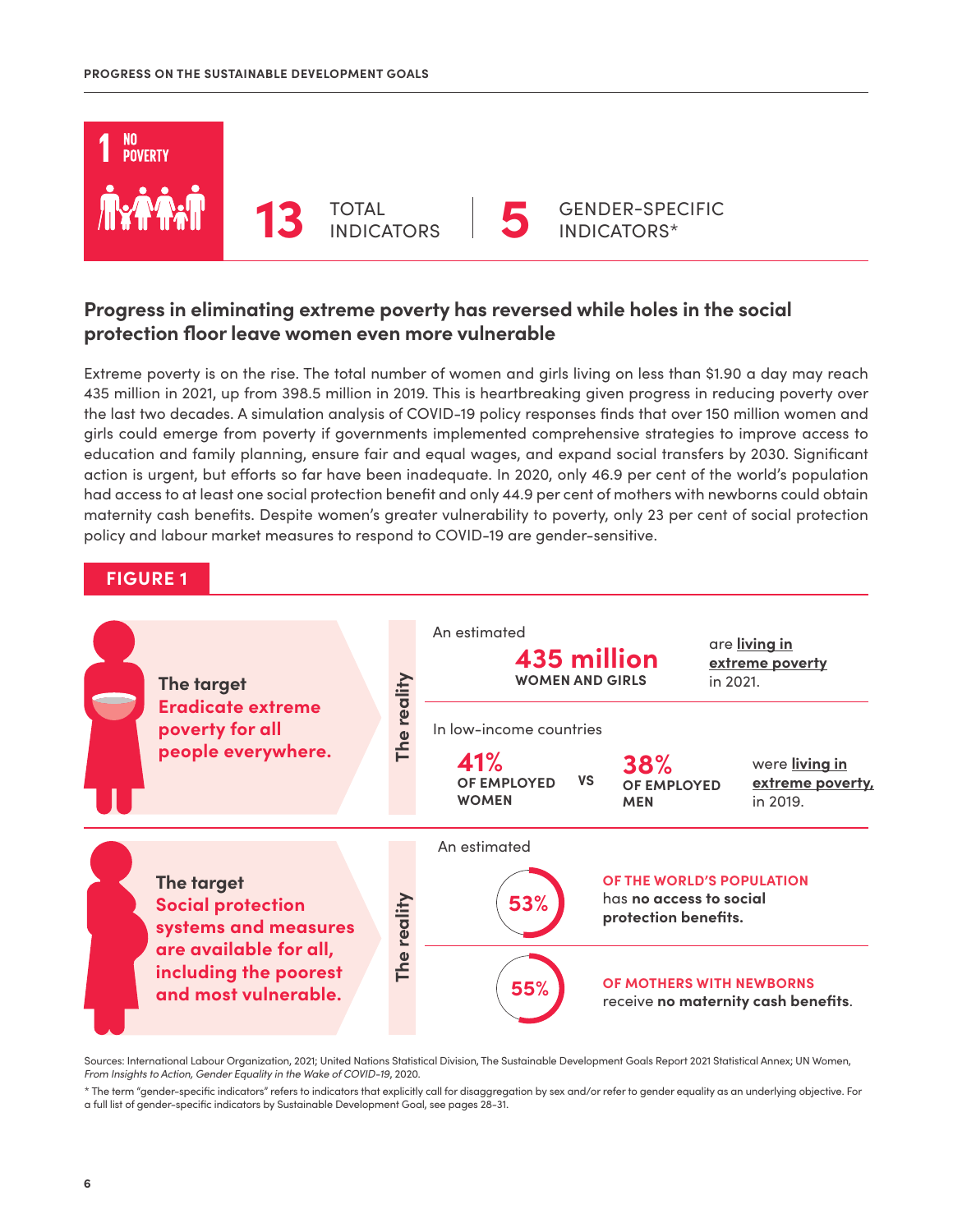

## **The global gender gap in food security has risen dramatically during the pandemic, with more women and girls going hungry**

The COVID-19 pandemic has undermined food security globally. An estimated 811 million people went hungry in 2020, an increase of 161 million over 2019. Key nutrition services, including school-based nutrition programmes, have faced severe disruptions. Programmes providing iron and folic acid supplementation for adolescent girls, for example, declined by 45 per cent. The global gender gap in moderate or severe food insecurity increased from 6 per cent in 2019 to 10 per cent in 2020. The gaps were largest in Latin America and the Caribbean (30 per cent) and Asia (10 per cent).

Many of the world's hungry produce food themselves. In some countries, small-scale farmers account for over 90 per cent of food producers but earn two to three times less than large-scale producers. Women small-scale producers routinely earn far less than men. Data from 28 countries show that small-scale producer households headed by women earn on average 30 per cent less than those headed by men. Women can play vital roles in transforming food systems, as shown by improved nutrition outcomes when agricultural interventions focus on women's access to and control over resources.

## **FIGURE 2**



**Annual income of small-scale food producers, by sex of household head, 2010-2019 (constant 2011 US dollars, purchasing power parity) and male-to-female income ratio, selected countries**

Male-headed small-scale producers' annual income (constant 2011 US dollars, PPP)

Female-headed small-scale producers' annual income (constant 2011 US dollars, PPP)

Male-to-female income ratio

Source: UN Women calculations based on the Global SDG Indicator Database, 2021.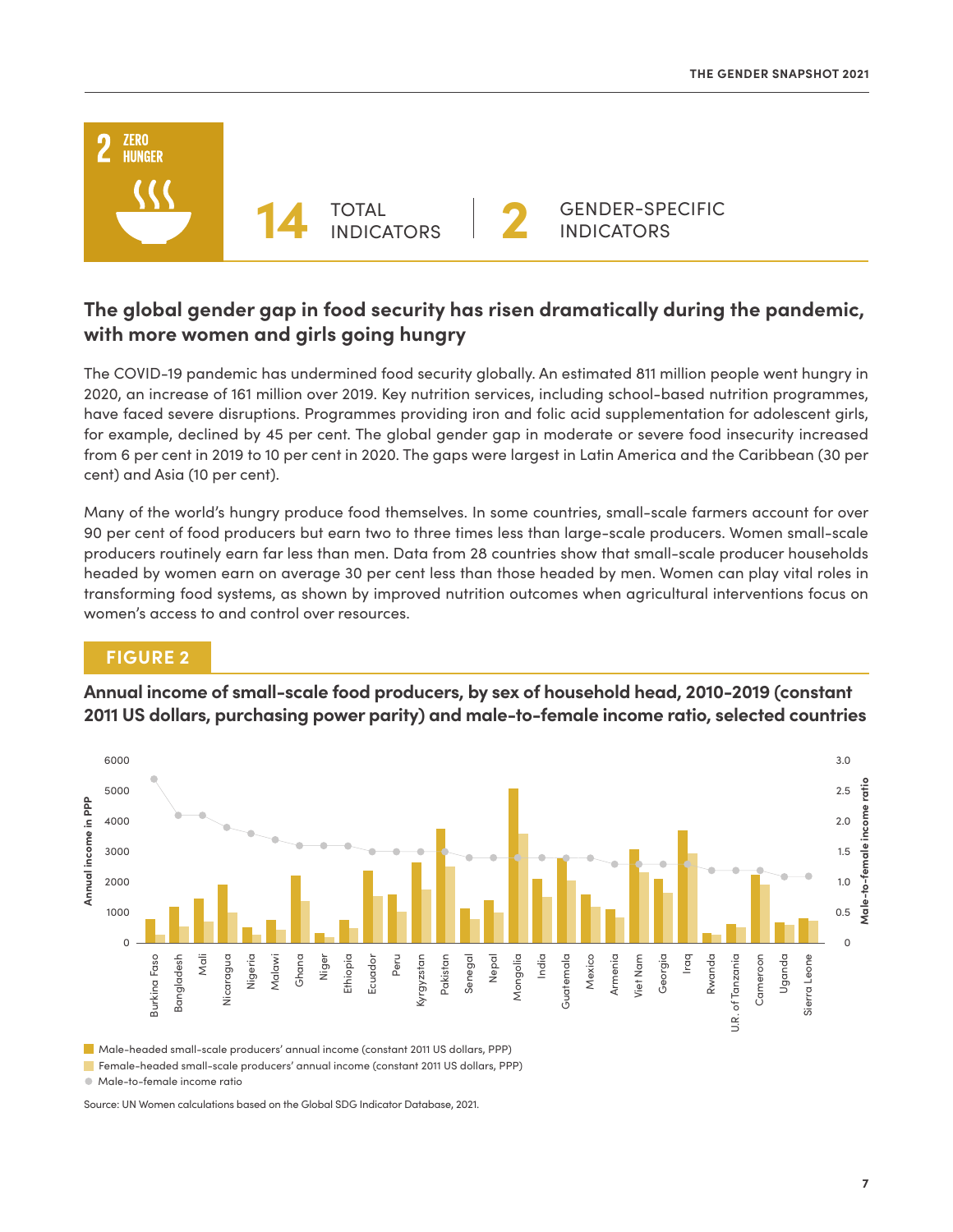

## **Disruptions in essential health services due to COVID-19 are taking a tragic toll on women and girls**

The COVID-19 pandemic's enormous pressure on health systems has disrupted essential services, including for maternal health and contraception. In the first year, an estimated 12 million women in 115 lower- and middle-income countries experienced gaps in family planning services, leading to 1.4 million unintended pregnancies. An estimated 113,400 additional maternal deaths occurred in the same period. In South Asia, essential sexual, reproductive, maternal, newborn and child health services declined over 50 per cent in the second quarter of 2020 compared with the same period in 2019. Antenatal HIV testing and antiretroviral therapy fell in South Africa. In Germany, between March and July 2020, women were more likely to postpone planned cancer screening than men. The pandemic thwarted critical mental health services in 93 per cent of 130 countries, yet just 17 per cent of countries allocated additional funding to mental health and psychosocial support in national COVID-19 response plans.



Sources: CARE, *She Told Us So Rapid Gender Assessment*, 2020; Frederiksen et al., "Women's Experience with Health Care During the COVID-19 Pandemic: Findings from the KFF Women' Health Survey", 2021; United Nations Population Fund, World Health Organization and International Confederation of Midwives, *The State of the World's Midwifery*, 2021; United Nations Population Fund, Survey on the Impact of COVID-19 on Mental, Neurological and Substance Use Services, 2021; World Health Organization COVID-19 Vaccination Data Dashboard, 2021; World Health Organization, 2020; and Yost and Moffat, "Women in Supply Chains: On the Frontlines of COVID-19's Impact", 2020.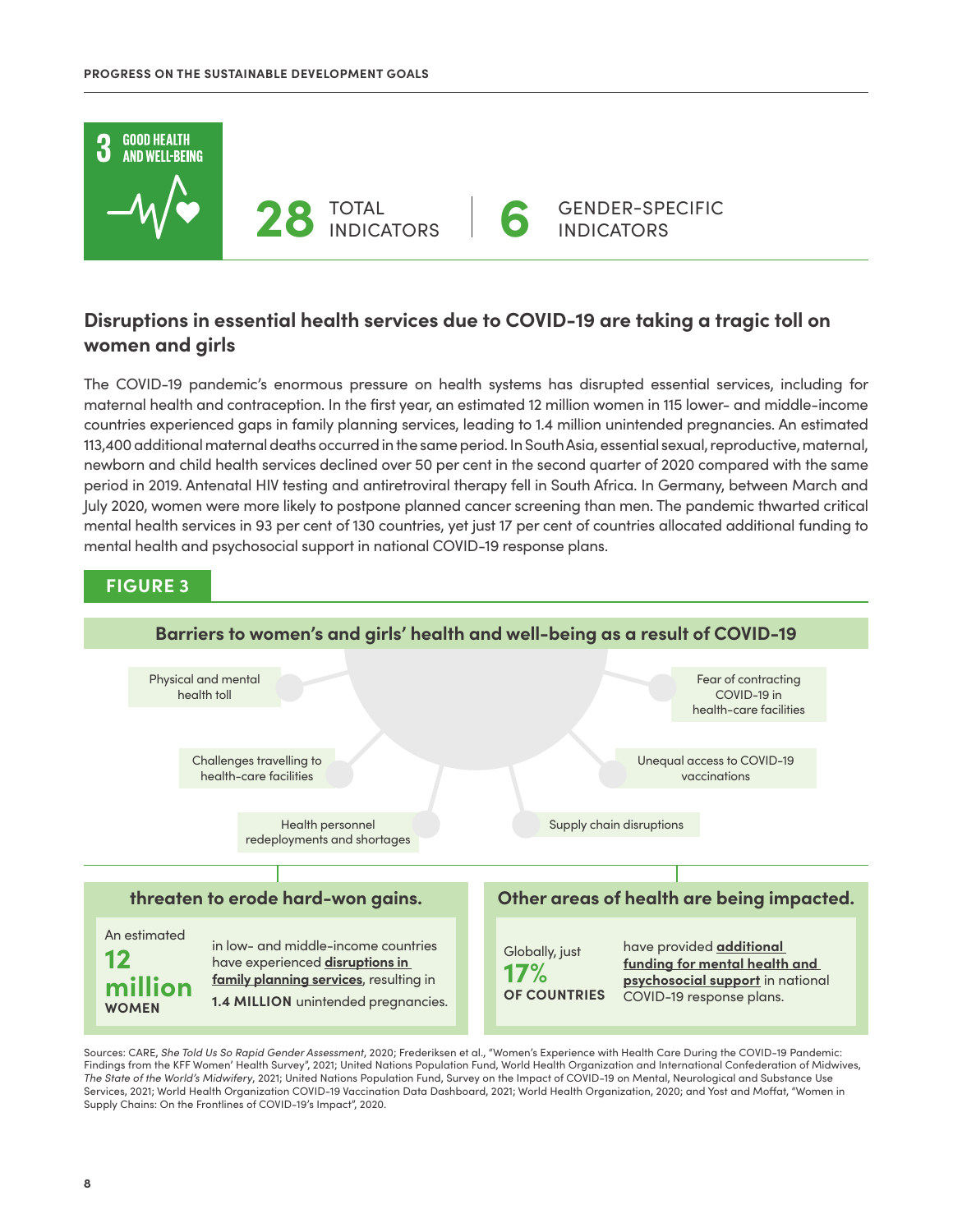## **OUALITY EDUCATION** GENDER-SPECIFIC TOTAL **12** INDICATORS **8** INDICATORS

## **School closures spell lost opportunities for girls and an increased risk of violence, exploitation and early marriage**

A year and a half into the pandemic, schools remain partially or fully closed in 42 per cent of countries and territories. New, more transmissible and potentially more deadly variants of COVID-19 may further delay schooling, especially in low- and lower-middle-income countries with limited access to vaccines. Worldwide, 128 million girls of primary or secondary school age were already out of school in 2018. The pandemic will cause another 11 million to never return to school across all education levels. Many countries have opted for distance learning, but students from the poorest communities have little access to the Internet and equipment such as tablets, or even more traditional forms of communication such as television and radio.

Out-of-school girls are at increased risk of violence, child marriage, child labour, child trafficking and early childbirth. In sub-Saharan Africa, up to 1 million girls may drop out of school due to pregnancy during the COVID-19 crisis, a risk that is higher in countries such as Equatorial Guinea, Togo and the United Republic of Tanzania, where laws and policies expel pregnant girls and ban them from returning. Among refugee girls enrolled in secondary school before the pandemic, half are expected to drop out. Lost education leads to setbacks later on. A single additional year of schooling can increase adult earnings by up to 20 per cent. Less than half (42 per cent) of 131 countries and territories are taking at least one measure to support girls in returning to school.

## **FIGURE 4**

**Proportion of countries and territories taking at least one measure to support girls in returning to school, by region, 2021 (percentage)**



Source: UN Women calculations based on United Nations Educational, Scientific and Cultural Organization Institute for Statistics, Survey on National Education Responses to COVID-19 School Closures (Third iteration), 2021.

Notes: The figure reflects the 131 countries and territories that contributed to the 2021 UNESCO UIS survey. Data for Central and Southern Asia cover 36 per cent of countries and 24 per cent of the population in the region. Data for Oceania, excluding Australia and New Zealand, cover 25 per cent of countries and 13 per cent of the population in the region. Data for Australia and New Zealand are for New Zealand only.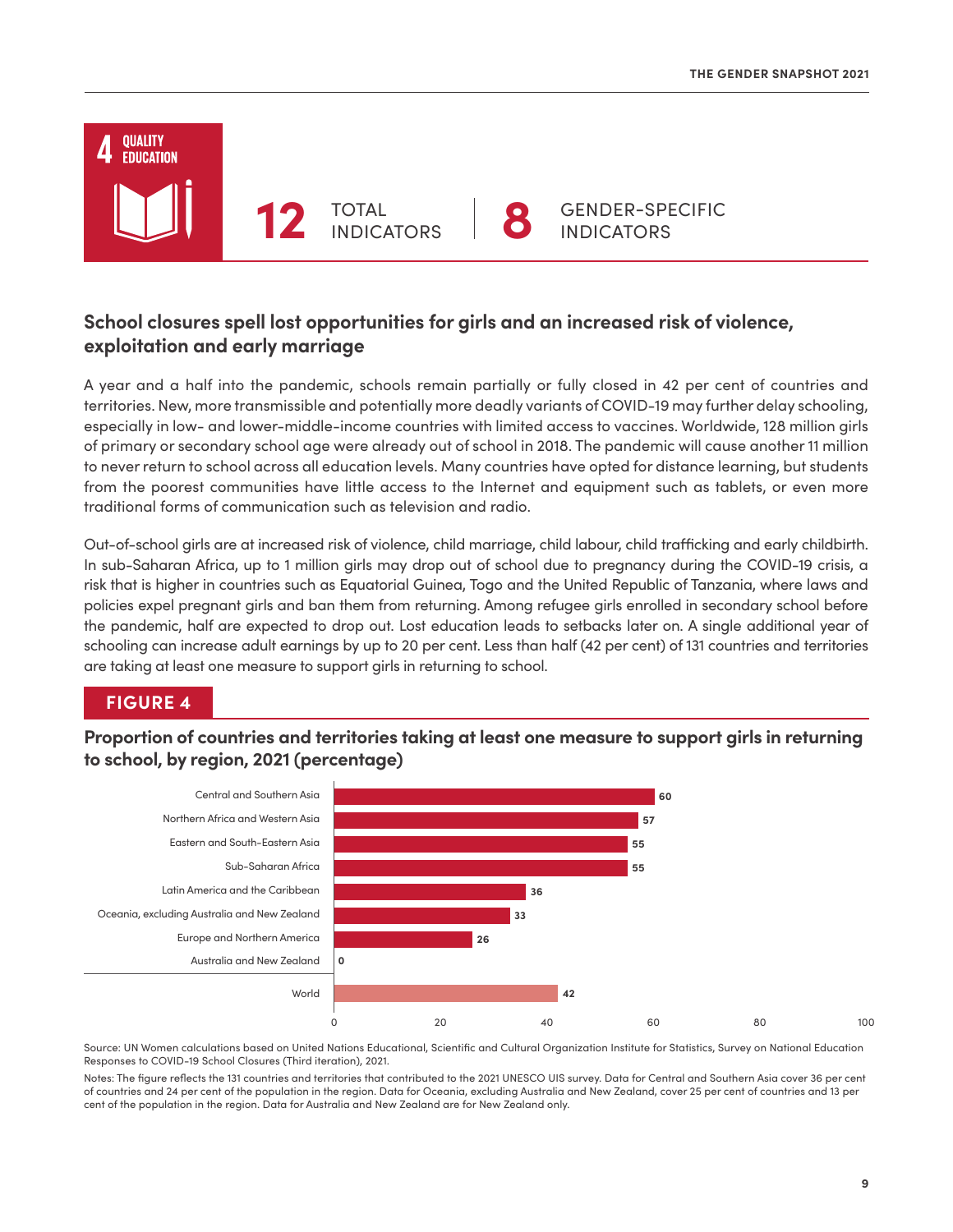

## **Women, on the front lines of the pandemic response, have been given a back seat in shaping the recovery**

In 2021, alarm persists over the COVID-19 pandemic, its immediate effect on women's well-being and the threat it poses to future generations. Women and girls remain disproportionately affected by the socioeconomic fallout, struggling with lost jobs and livelihoods, derailed education and increased burdens of unpaid care work. Women's health services and other services such as shelters and one-stop crisis centres, already poorly funded, faced major disruptions that cut lifelines for survivors of violence and undermined sexual and reproductive health. Despite women's central roles in responding to COVID-19, including as front-line health workers, they do not have the leadership positions they deserve. Building forward differently and better will hinge on placing women and girls at the centre of all aspects of response and recovery, including through gender-responsive laws, policies and budgeting. At the same time, the structural drivers of gender inequality must be dismantled.

## **Gaps in laws, policies and institutions to advance gender equality persist.**

Based on data collected in **95 COUNTRIES** in 2020,

**more than half LACKED QUOTAS** for women in national parliaments;

**63% LACKED RAPE LAWS** based on the principle of consent.

**Almost half** continued to **restrict women from working in certain jobs or industries.**

**Three quarters** did not stipulate **18 years as the minimum age of marriage** for women and men, with no exceptions.

Globally, countries had in place, on average,



## **OF THE LAWS AND REGULATIONS**

needed to guarantee the **full and equal access to sexual and reproductive health care** in 2019 based on 75 countries with data.

## **Reports of violence against women and girls, a "shadow" pandemic to COVID-19, are increasing in many parts of the world.**

Even before the pandemic, globally, an estimated

**245 million WOMEN AND GIRLS** aged 15 years and older were subjected to **sexual and/or physical violence** by an intimate partner in the previous year.

During the pandemic, calls to domestic violence helplines increased. Call volume increased by

**40% IN MALAYSIA, 50%IN CHINA AND SOMALIA** and **79% IN COLOMBIA.**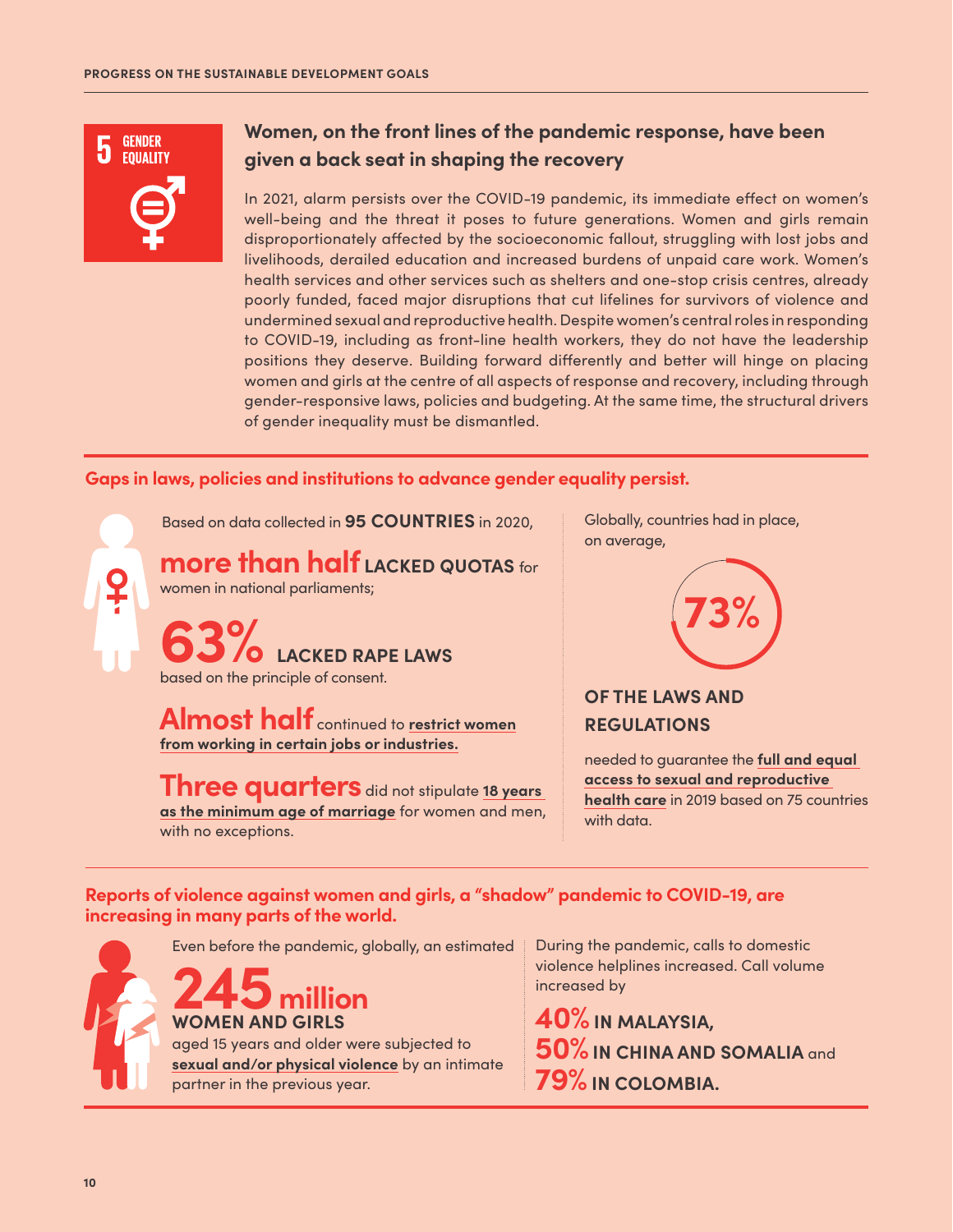# Over **200 million WOMEN AND GIRLS**

**in 31 countries have undergone female genital mutilation.** In half of countries with available data, the majority were cut before age 5. With COVID-19 disrupting interventions to curb the practice, up to



# **2 million additional cases of FGM** are projected by 2030.

As a result of the pandemic, up to

**10 million MORE GIRLS are at risk of becoming child brides by 2030.**



COVID-19 is intensifying women's workload at home. Even before the pandemic, women spent

# **3.2x AS MANY HOURS**

**as men on unpaid care work.** Data from 16 countries show that women with children at home spent 31 hours per week on childcare during COVID-19 – up from 26 hours previously.

## Globally, in 2021, women held only: **A QUARTER OF SEATS IN NATIONAL PARLIAMENTS,**

**36% OF SEATS IN LOCAL GOVERNMENTS,**

**24% OF SEATS ON COVID-19 TASK FORCES.**

Women in 2019 held only

**28 OF MANAGERIAL POSITIONS** in the workplace.



Based on a sample of 36 countries, only

# **33% HAVE MANDATORY QUOTAS**

to ensure women's participation in governing land tenure systems.



In 90 countries with available data from 2015 to 2019, male mobile phone ownership was on average about



# **7.1 PERCENTAGE POINTS**

**higher than female mobile phone ownership**.

# **73 OF WOMEN JOURNALISTS**

from 125 countries **reported facing online violence**; 11 per cent withdrew from online communities due to harassment.

Based on data from 69 countries and areas, only

**19%**have a system to **track gender budget data** and make them publicly available.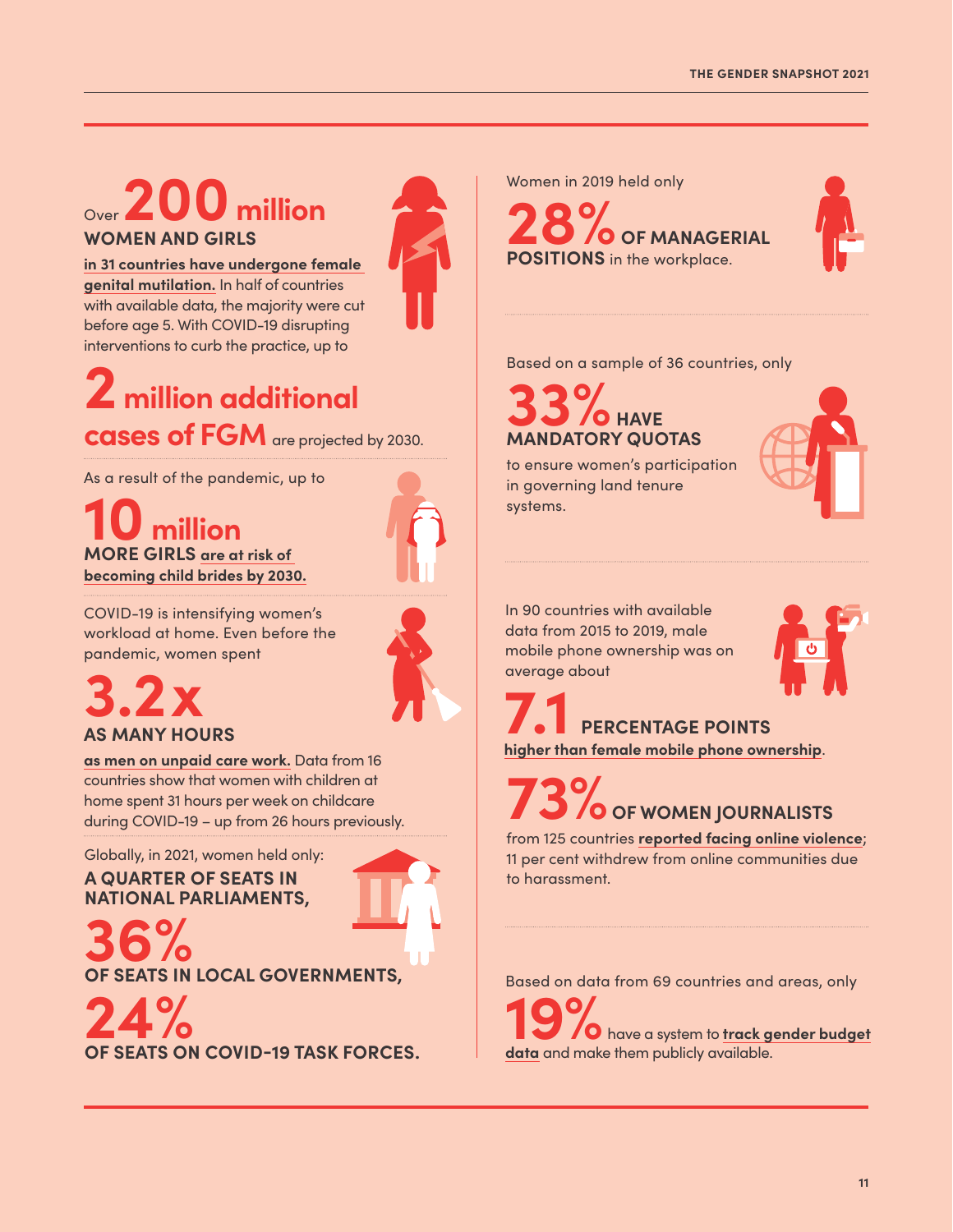

## **Despite the critical importance of water, women are severely underrepresented in its management**

In 2018, nearly 2.3 billion people lived in water-stressed countries. Without safe drinking water, adequate sanitation and menstrual hygiene facilities, at home and in public places, women and girls find it harder to lead safe, productive and healthy lives. With the pandemic, such hardships have intensified, especially for the poorest women and girls. In many societies, women are responsible for household water supply, sanitation and health. Efforts to improve the management of water resources, however, often overlook women's central roles.

In 2020, only 26 per cent of 170 countries were actively pursuing gender mainstreaming in water resources management. While 24 per cent had made some progress, 50 per cent had made few or no advances in achieving gender objectives. One reason for limited progress is a lack of earmarked funds and actionable plans that prioritize gender considerations. For example, while 82 per cent of 104 countries have procedures for user/community participation, only 45 per cent have specific policies for women's participation. Similarly, only 22 per cent have high levels of women's participation in policy and management processes, meaning women are formally represented or regularly consulted in these processes. In Oceania (excluding Australia and New Zealand), no country has high participation.

## **FIGURE 5**

## **Participation of women in integrated water resources management, 2018-2019 (percentage of countries)**



High levels of user/community participation

High levels of women's participation

Source: UN-Water Global Analysis and Assessment of Sanitation and Drinking-Water Survey, 2018/2019.

Notes: The figure covers 104 countries. Regions marked with (\*) have lower country/population coverage than UN Women's criteria of 50 per cent of countries and/or 66 per cent of population coverage in the region. Data for Australia and New Zealand are for New Zealand only.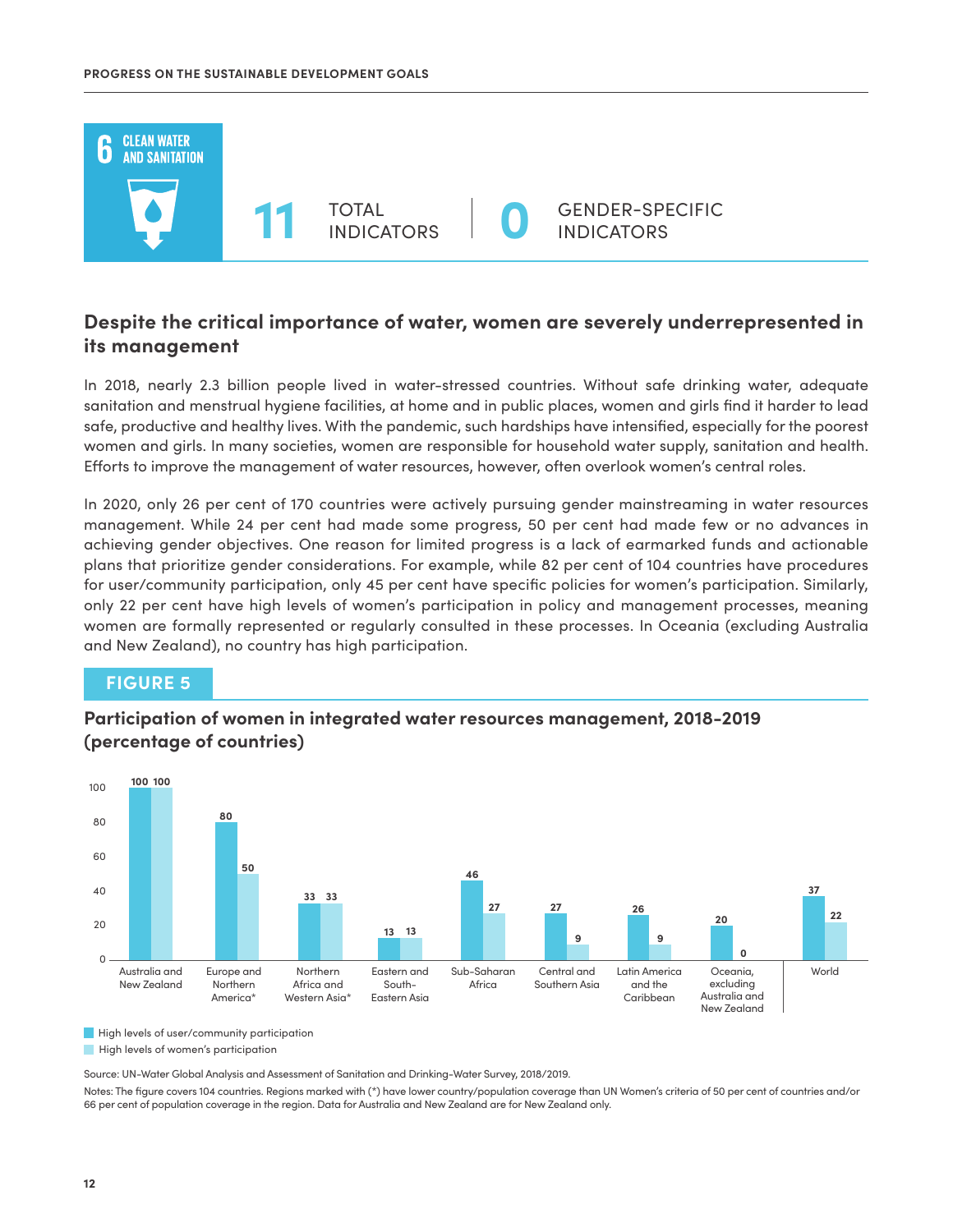

## **Only about 1 in 10 senior managers in the rapidly growing renewable energy industry is a woman**

Increased demand for clean energy and low-carbon solutions is driving an unprecedented transformation of the energy sector. But women are being left out. In 2019, women comprised only 22 per cent of the total labour force in the traditional energy sector and held just 14 per cent of senior management roles. Female representation in senior management is highest in utilities at 17.1 per cent and lowest in the coal industry at 10.6 per cent. Women in these roles have more education than men, suggesting that they may need to work harder or show greater credentials to be promoted. Fifteen per cent hold a doctorate degree compared with 12 per cent of men; 36 per cent hold a master's degree compared with 34 per cent of men.

In renewable energy, women make up 32 per cent of the workforce but are concentrated in lower-paying nontechnical positions. Forty-five per cent of all administrative positions are held by women, in comparison to 35 per cent of technical positions in non-STEM (science, technology, engineering and mathematics) fields. Among STEM opportunities, women hold just 28 per cent of jobs. Limited participation in STEM constrains the ability to secure highly skilled roles, leaving women's voices, leadership and solutions out of the development of green energy.

## **FIGURE 6**



#### **Share of women in senior management roles, by energy industry type, 2019 (percentage)**

Source: International Energy Agency, 2021.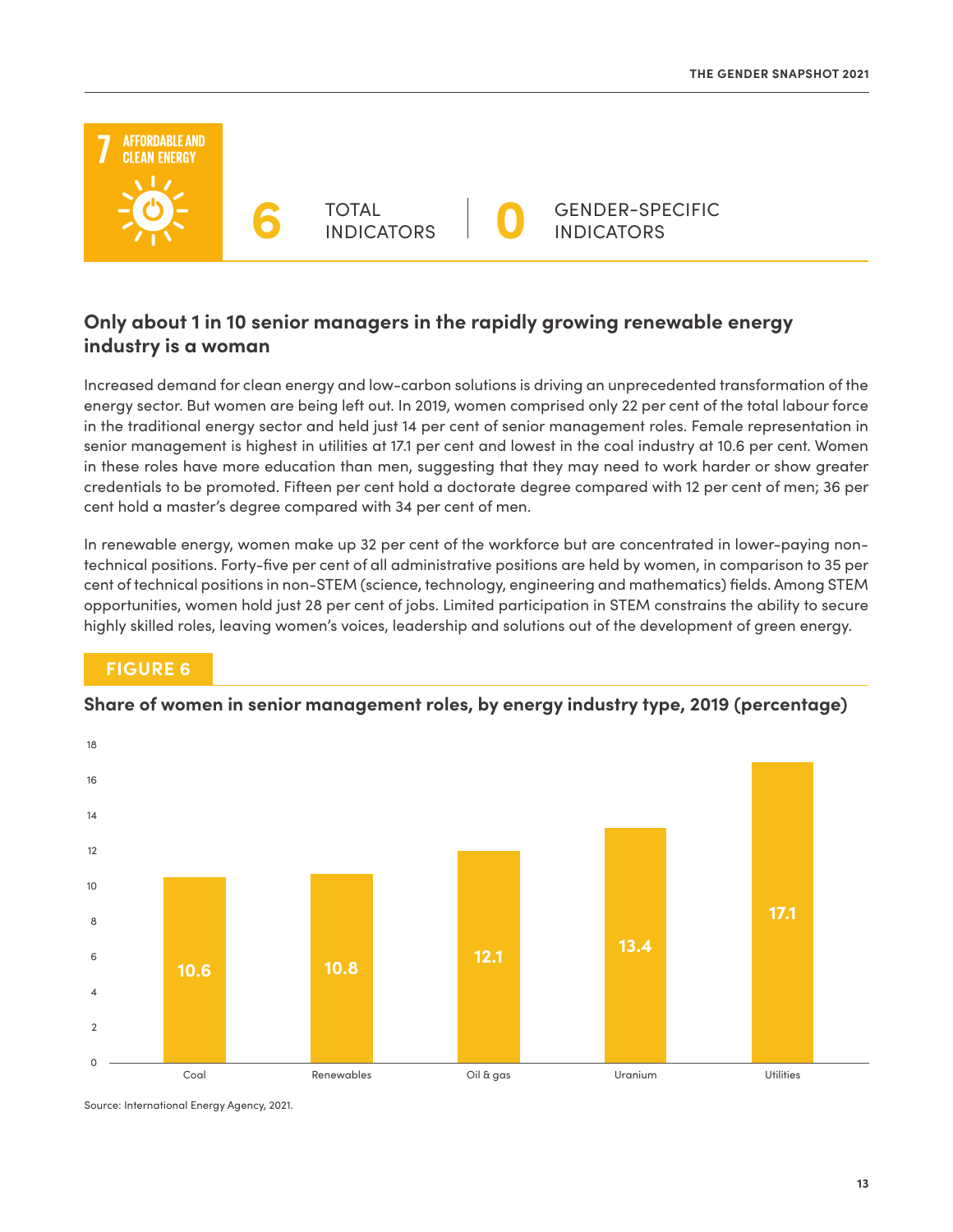

## **Women have suffered steeper job losses than men, along with increased – and unpaid – care burdens at home**

As economies recover from the pandemic, gendered impacts on labour markets are unquestionable. Between 2019 and 2020, women, who were already underrepresented in employment and the labour force, suffered steeper job losses than men. Women's employment fell by 4.2 per cent globally compared with 3 per cent for men. The number of employed women declined by 54 million in 2020 and 45 million women left the labour market altogether. Women's higher projected employment growth rate in 2021 compared to men's (3.3 vs. 3.0 per cent) will still be insufficient to bring women back to pre-pandemic employment levels. In 2021, the number of employed women is projected to be 13 million less than in 2019, while the number of employed men is projected to be about the same as the previous year.

The pandemic has reinforced gender inequalities at home and in labour markets. Women aged 25-54 with children saw increased unpaid care and domestic work burdens as schools closed under lockdowns. Between the fourth quarters of 2019 and 2020, the gender gap in labour force participation among partnered workingage women and men living with children under age 6 widened in 7 out of 11 countries with data, including Ecuador, Italy and the Republic of North Macedonia. Women in the informal sector have been more severely affected by the triple crisis of care burdens and job and income losses. In June 2020 earnings of women in informal employment with increases in direct care responsibilities fell to 42.4 per cent of pre-COVID-19 levels. Earnings of their male counterparts declined less, to 61.8 per cent.

## **FIGURE 7**



**Employed population, by sex and region, persons aged 15 and older, 2019-2021 (absolute change)**

Women Men

Source: UN Women calculations based on data from International Labour Organization, 2021.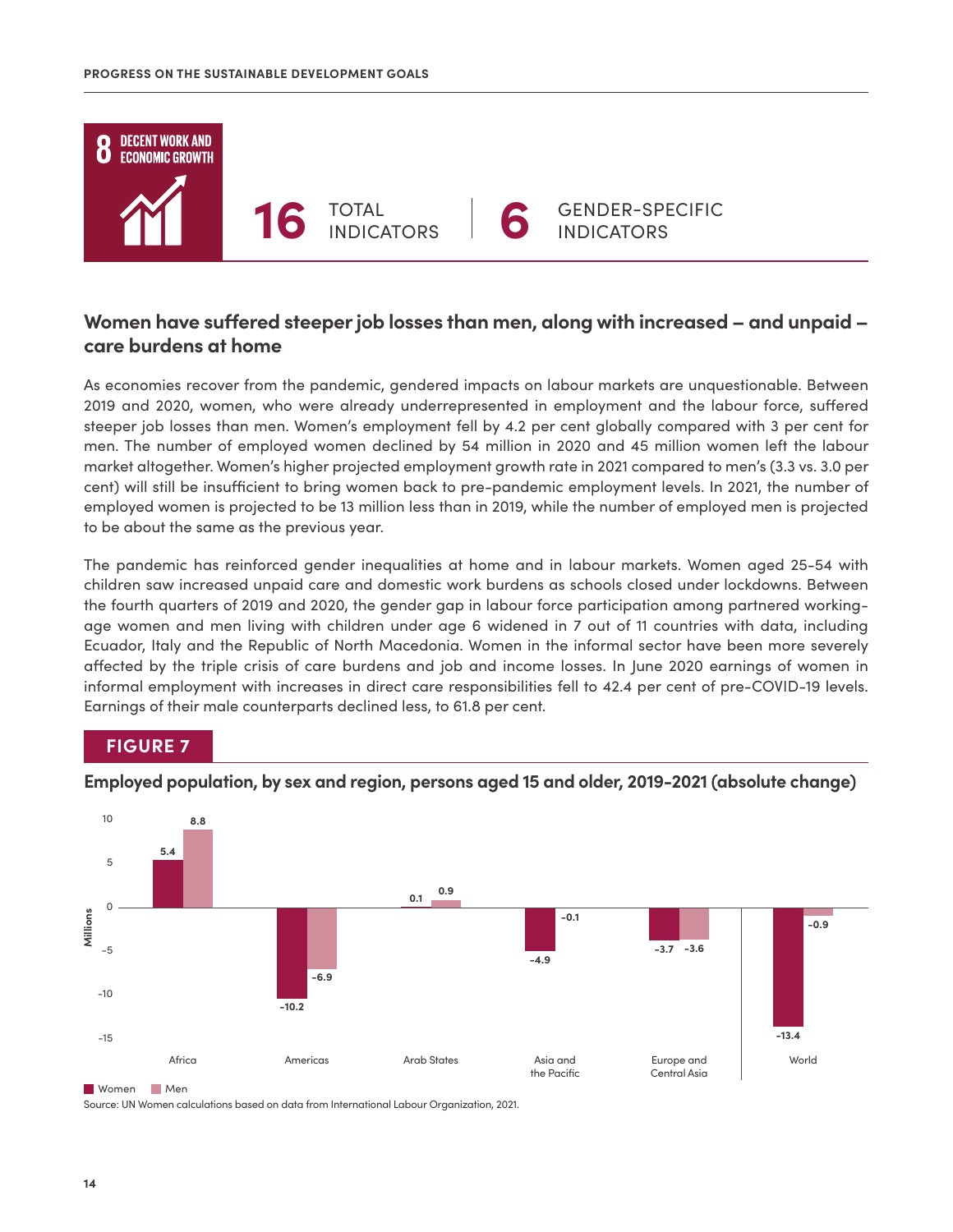

TOTAL **12** INDICATORS **0**



GENDER-SPECIFIC INDICATORS

## **Women represent only a third of the world's researchers, but have been at the forefront of COVID-19 innovations**

The COVID-19 crisis has spurred striking achievements in medical research and innovation. Women's contribution has been profound. Hungarian biochemist Katalin Kariko's work on mRNA led to two vaccines to fight the virus. A female Sudanese molecular biologist led an initiative to make ventilators using 3D printers. These contributions occurred despite the fact that women comprise less than a third of all researchers globally. Women's healthrelated research and gender-disaggregated medical data are routinely underfunded. In Canada, women's health research received just 1 per cent of health funding between 2008 and 2018. Globally, between January 2020 and January 2021, just 4 per cent of clinical studies on COVID-19 treatments reported a plan to consider sex and/or gender. Only 1 of 4,420 studies addressed COVID-19 impacts on transgender people.

Gender gaps among researchers may partly reflect women's lower presence in science, technology, engineering and mathematics, where just over a third of graduates are female. Even in regions such as Central and Southern Asia and Northern Africa and Western Asia, where the proportion of female STEM graduates is relatively high (40.6 and 40.1 per cent, respectively), barriers remain to employment in STEM fields. In Oman, 56 per cent of STEM graduates are women yet they account for just 23.3 per cent of researchers in natural sciences and 15.5 per cent of researchers in engineering and technology.

## **FIGURE 8**

## **Proportion of female graduates in STEM, by region, 2013-2018 (percentage)**



Source: UN Women calculations based on United Nations Educational, Scientific and Cultural Organization Institute for Statistics, 2019.

Notes: The figure covers 107 countries. Estimates for sub-Saharan Africa should be interpreted with caution as only 44 per cent of countries and 43 per cent of the region's population are covered. Estimates for Oceania, excluding Australia and New Zealand are not available, and are hence not shown.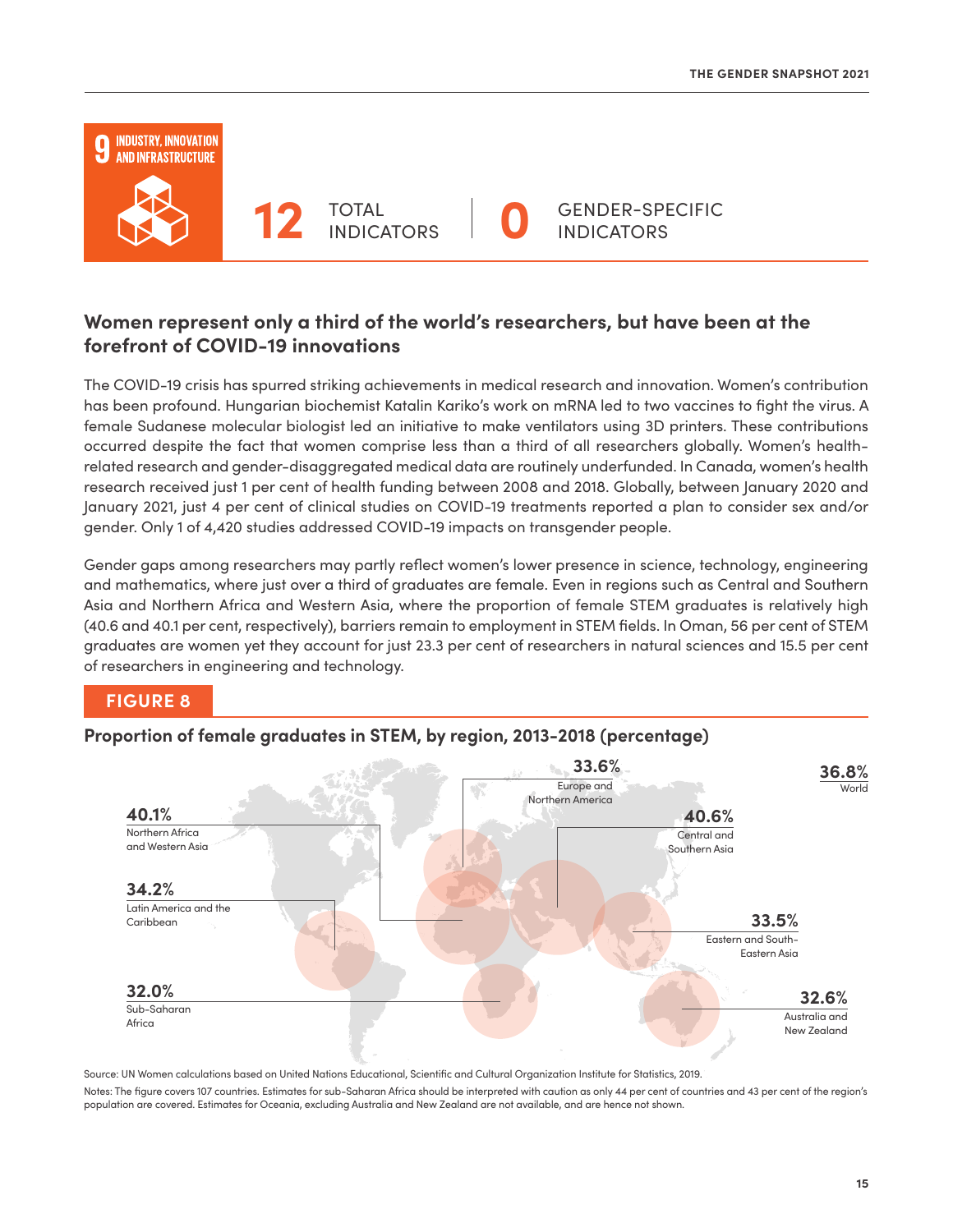

## **Migrant women make substantial contributions to host communities but struggle with acute risks of violence and discrimination**

Migrants, refugees and internally displaced persons are among the most vulnerable populations in the world. By the end of 2020, 26.4 million people had fled their countries and become refugees, the highest level ever recorded. Nearly half are women and girls. Among international migrants, women make up 48.1 per cent of the total. Migrant women contribute substantially to the social and economic fabric of host communities, including as front-line health-care workers. Long-term care centres, which saw the worst outbreaks of COVID-19, rely heavily on them. In Australia, more than one in five long-term care workers is a migrant.

A lack of dedicated policies for migrant women, however, means that their needs go unrecognized in host communities. Emerging data show that compared to non-migrants, migrants are at increased risk of infection and death from COVID-19 for reasons including poor living and working conditions and limited access to health care. Migrant women, overrepresented in domestic work, face other challenges such as greater vulnerability to exploitation and discrimination, which are rising during the pandemic. Data on trafficking victims, most of whom are women, show that nearly 20 per cent of trafficking for forced labour involves migrants. Women migrants report high rates of sexual violence in transit to their destination. In 2020, up to 53 per cent of women travelling along Western and Central Mediterranean routes reported experiencing or witnessing violence, compared to 19 per cent of men.

## **FIGURE 9**



### **Prevalence of sexual violence among migrants by sex, 2020 (percentage)**

Percentage of male migrants/refugees reporting sexual violence (including as witnesses) Percentage of female migrants/refugees reporting sexual violence (including as witnesses)

Sources: United Nations Office on Drugs and Crime, *Abused and Neglected: A Gender Perspective on Migrant Smuggling Offences and Response,* 2020.

Note: Figures from the International Organization for Migration, the United Nations High Commissioner for Refugees and the Mixed Migration Centre are sourced from the 4Mi survey; Médecins du Monde's questions were limited to abuses committed in Libya.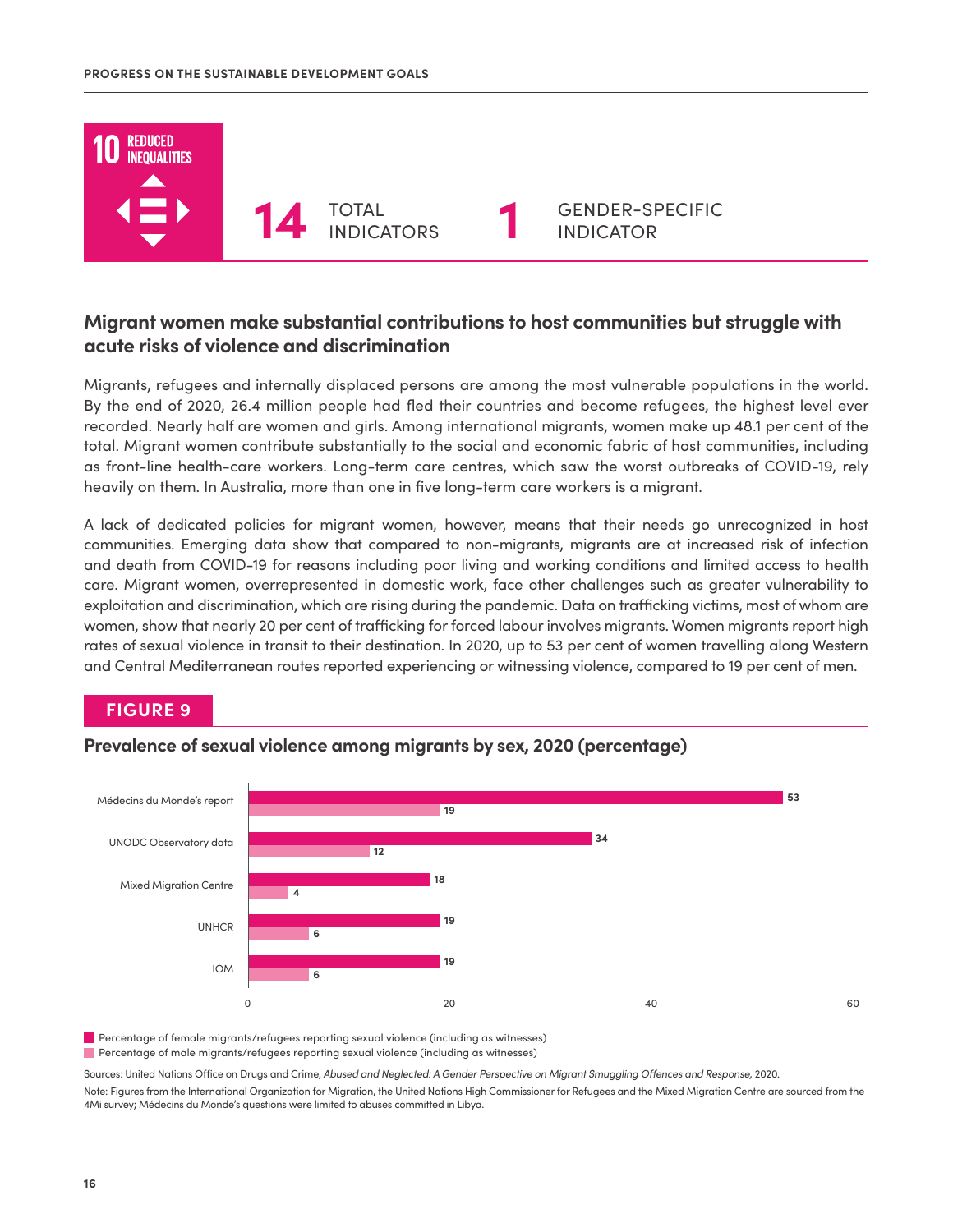

## **Precarious living conditions in slums can lead to higher rates of COVID-19 infection and death among women**

Globally, more than 1 billion people live in informal settlements and slums. Women and girls, often overrepresented in densely populated areas, suffer from inadequate water and sanitation, health care and transportation. Overcrowding, poor housing and tenure insecurity are added concerns. Women and girls in slums and slum-like settings in Liberia are less likely to progress to secondary or higher education compared with male counterparts and urban women in non-slum settings. In 2018-2019, 48.1 per cent experienced physical, sexual or emotional violence at the hands of a husband or partner compared with 45.5 per cent of women overall.

Precarious living conditions are associated with higher COVID-19 infection and fatality rates. In Rio de Janeiro, Brazil, infected women in neighbourhoods with a high concentration of slums were more than twice as likely to die compared with those in neighbourhoods with no slums. Additionally, service disruptions disproportionately affect slum-dwelling women. In Bangladesh, Kenya, Nigeria and Pakistan, pregnant women living in slums have less access to antenatal programmes and pregnancy care.

## **FIGURE 10**

## **Gender and well-being profile of urban areas and slums in Liberia, population aged 15-49, 2019-2020, selected indicators**



Source: UN Women calculations based on data from ICF International for Liberia, 2019-2020.

Note: Intimate partner violence refers to ever-partnered women who have been subjected to physical, sexual or emotional violence committed by a husband or a partner in the last 12 months.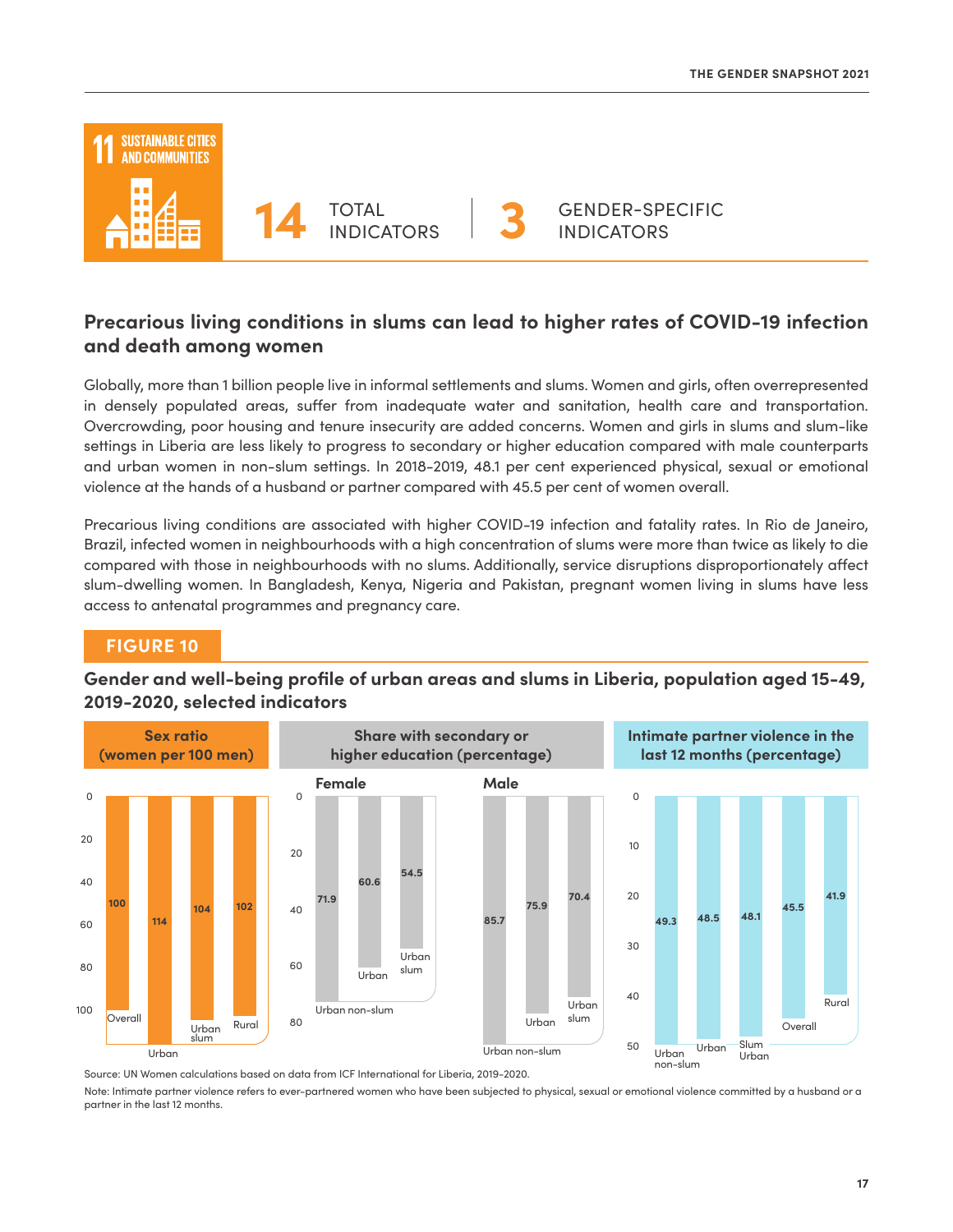

## **Women are finding solutions for our ailing planet but without the platforms and recognition they deserve**

Life below water and above land is under immense peril. Humanity is to blame. Unsustainable production and consumption levels are depleting the earth's natural resources; increasing pollution, including of the world's oceans, and pumping an alarming amount of carbon dioxide and other harmful greenhouse gases into the earth's atmosphere. Without urgent action to reduce emissions, global warming will exceed 1.5°C by 2040, crossing a threshold where consequences could be catastrophic.

Female activists, scientists and researchers are working hard to solve these issues but often without the same platforms that men have to share their knowledge and skills. Globally, women constitute only 39 per cent of ocean scientists, for instance. Between 2011 to 2018, women comprised only 29 per cent of featured speakers at international ocean science conferences. The voices of women from marginalized communities, including youth and indigenous women, are mostly absent, even as they have contributed little to the climate crisis and are especially vulnerable to its effects. Women's participation in climate and development planning at all levels is essential to climate justice and environmental sustainability.

## **FIGURE 11**

#### **Spotlight on young female environmental advocates making a difference**

#### **Sophia Kianni**

is the youngest adviser on climate change to the UN Secretary-General and founder of Climate Cardinals, an international youth-led non-profit working to make the climate movement more accessible to non-English speaking audiences.

#### **Asha de Vos**

is a marine biologist, ocean educator and pioneer of long-term research on the blue whales of the Northern Indian Ocean. She founded Oceanswell, a Sri Lankan non-profit organization that works to change the trajectory for the world's oceans by educating the next generation of diverse ocean heroes, equipping students from underrepresented nations to conduct marine conservation research and engaging everybody in conversations about the magic of our oceans.

#### **Kristal Ambrose**

is a youth educator and researcher and founder Movement, a youth-led initiative to educate young people about plastic pollution and its impact on marine ecosystems. Her work led the Bahamian to banning single-use plastics.

Source: UN News, "First Person: Turning 'Apathetic People into Climate Activists'; A Young Person's View", 2020 and Togetherband, "Five Female Ocean Activists to Follow Right Now", 2019.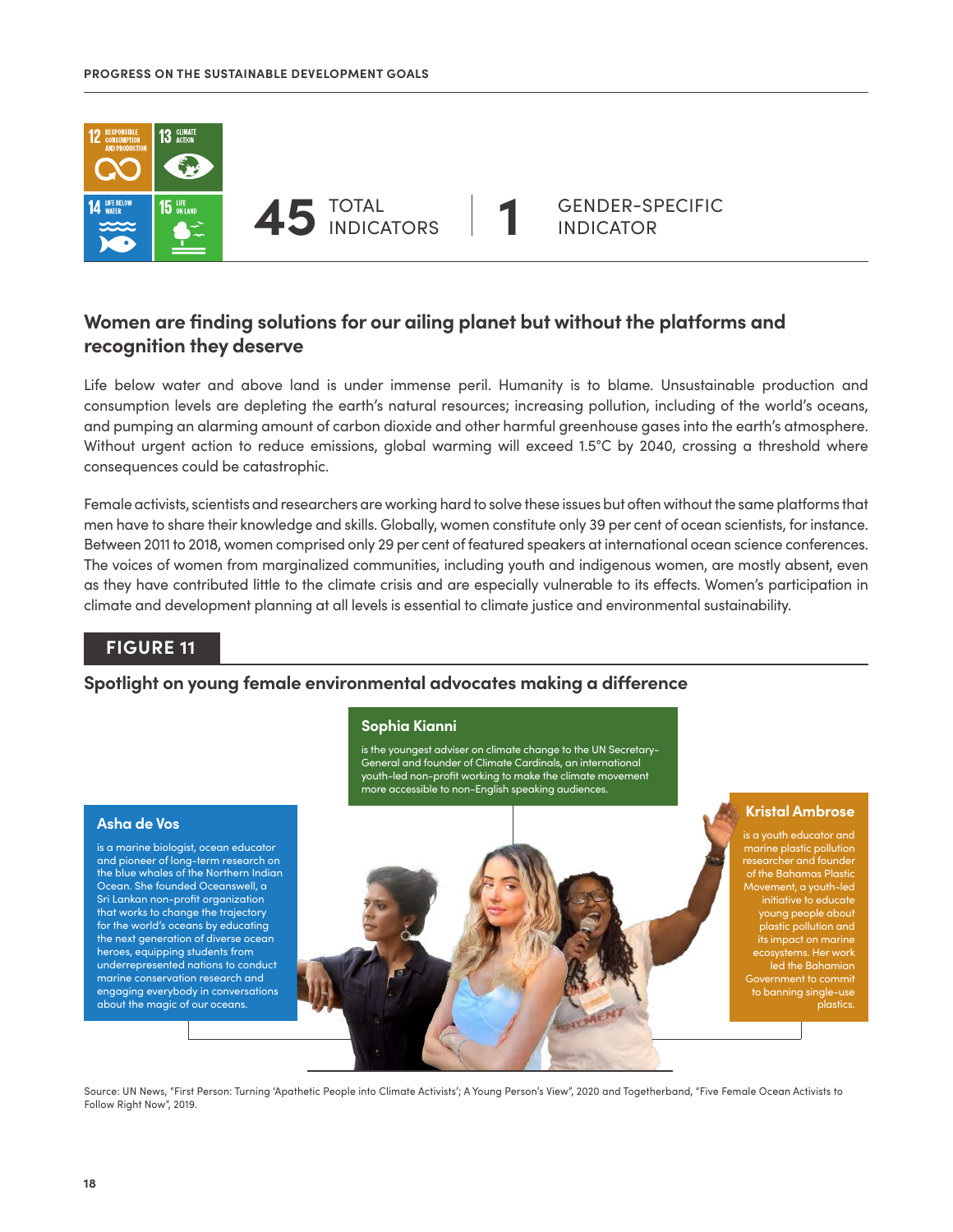

## **Women's unequal decision-making power undermines development at every level**

Achieving peaceful, just and inclusive societies is an aspiration that is increasingly difficult to reach, given pervasive inequalities, conflict, violence against women and pandemic fallout. Women's representation in political and other positions to resolve these issues remains constrained. They hold only 18.9 per cent of parliamentary seats in conflictaffected countries, for example, well below the global average of 25.6 per cent. Globally, female parliamentarians are twice as likely as male parliamentarians to face violence and ill-treatment.

Women's insufficient participation in decision-making limits the reach and impact of pandemic and other emergency recovery efforts along with opportunities to revitalize economies and societies. Countries with more women in the national legislature are more likely to pass laws that support rights and well-being, notably on sexual harassment, rape, divorce and domestic violence. Despite agreement on inclusive governance as critical for human progress, women chair only 18.0 per cent of government committees on foreign affairs, defence, finance and human rights, compared with 70.1 per cent of committees on gender equality. Young people are also underrepresented in key governance positions, even as they are leading the fight for broader economic, social and environmental justice and systemic transformation. People aged 45 and under chair only 20.2 per cent of committees.

## **FIGURE 12**

**Chairpersons of permanent committees, by sex and committee focus, 2021 (percentage)**



Women Men

Source: IPU Parline Database, September 2021. Note: Data presented are for all chambers.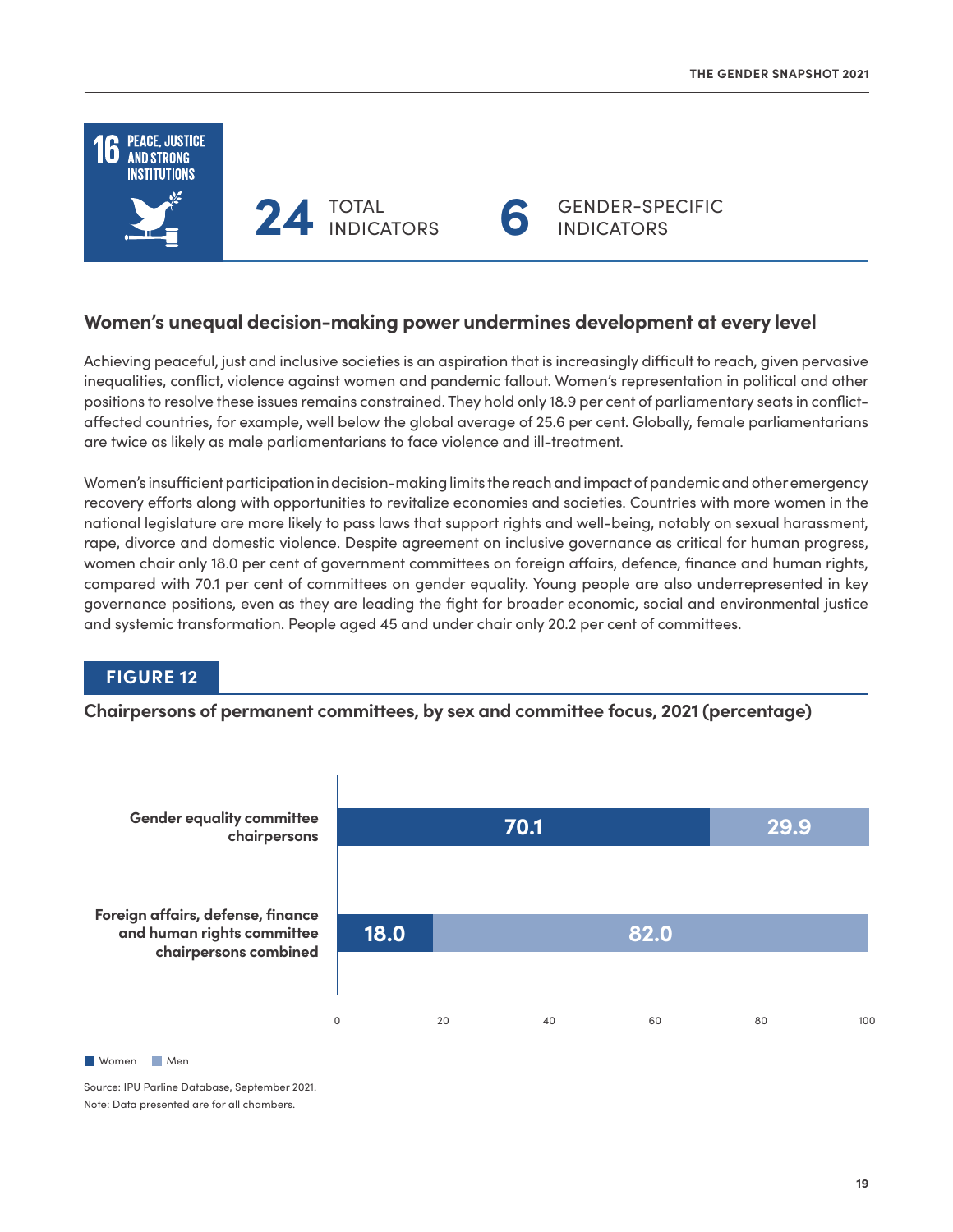

## **Strengthening gender perspectives in finance and other means to achieve sustainable development is more urgent than ever amid persistent gaps and escalating challenges**

Global partnership and cooperation, including around finance, fair and equitable trade, and support for technological progress and innovation, is essential for sustainable development. Fulfilling the promise of Goal 17 to "revitalize the global partnership for sustainable development" is more imperative than ever given the economic devastation of the pandemic, assaults on women's rights and the looming climate crisis. Women and girls must be front and centre in the pandemic recovery and actions to achieve all 17 Sustainable Development Goals. Yet as one indication of the disparities at work, in the first round of Nationally Determined Contributions to climate goals, only 64 out of 190 contributions referred to women or gender. Only 22 countries considered women's or gender issues as a cross-cutting issue mainstreamed across multiple sectors.

Large gender gaps remain in other targets and indicators under Goal 17, including target 17.8 on enhancing the use of information and communications technology and target 17.18 on increasing availability of high-quality, timely and reliable data, including gender data. Women and girls are the majority of the 3.7 billion people who are still unconnected to the online world. Only 15 per cent of women in the least developed countries had access to the Internet in 2019. Internet access gaps have large implications for women attempting to engage in an increasingly online world and for information flows during the pandemic. Only 37 per cent of women used the Internet and social media to access information on COVID-19, compared with 42 per cent of men.

Information and data gaps are impede progress in monitoring the Sustainable Development Goals from a gender perspective. Where data are available, global assessment of distance to targets paints a complex picture, in nine areas distance to target is moderate, in two the current levels are far from the target. In six areas data gaps make global assessments of current levels impossible. Almost all the indicators lack sufficient data to assess the pace of progress.

## **FIGURE 13**

## **Global assessment of current progress under Goal 5 (number of indicators)**



Source: UN Women calculations based on the SDG 5 Tracker in this publication, see pages 22-27.

Note: SDG 5 has 14 official indicators but 18 are included in the chart given 5.1.1 and 5.5.1 have multiple sub-indicators.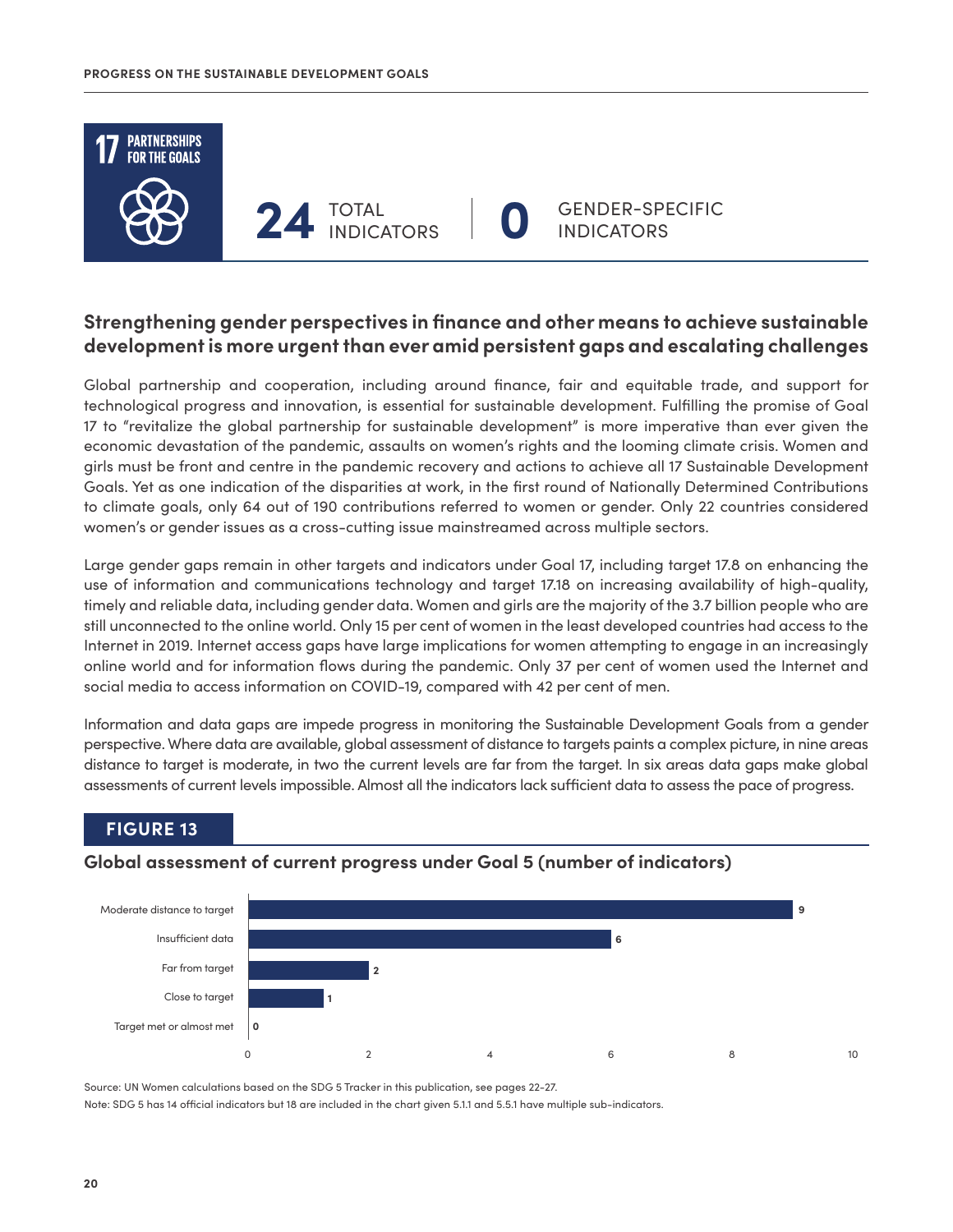# **SDG 5 TRACKER: CHARTING THE WAY FORWARD**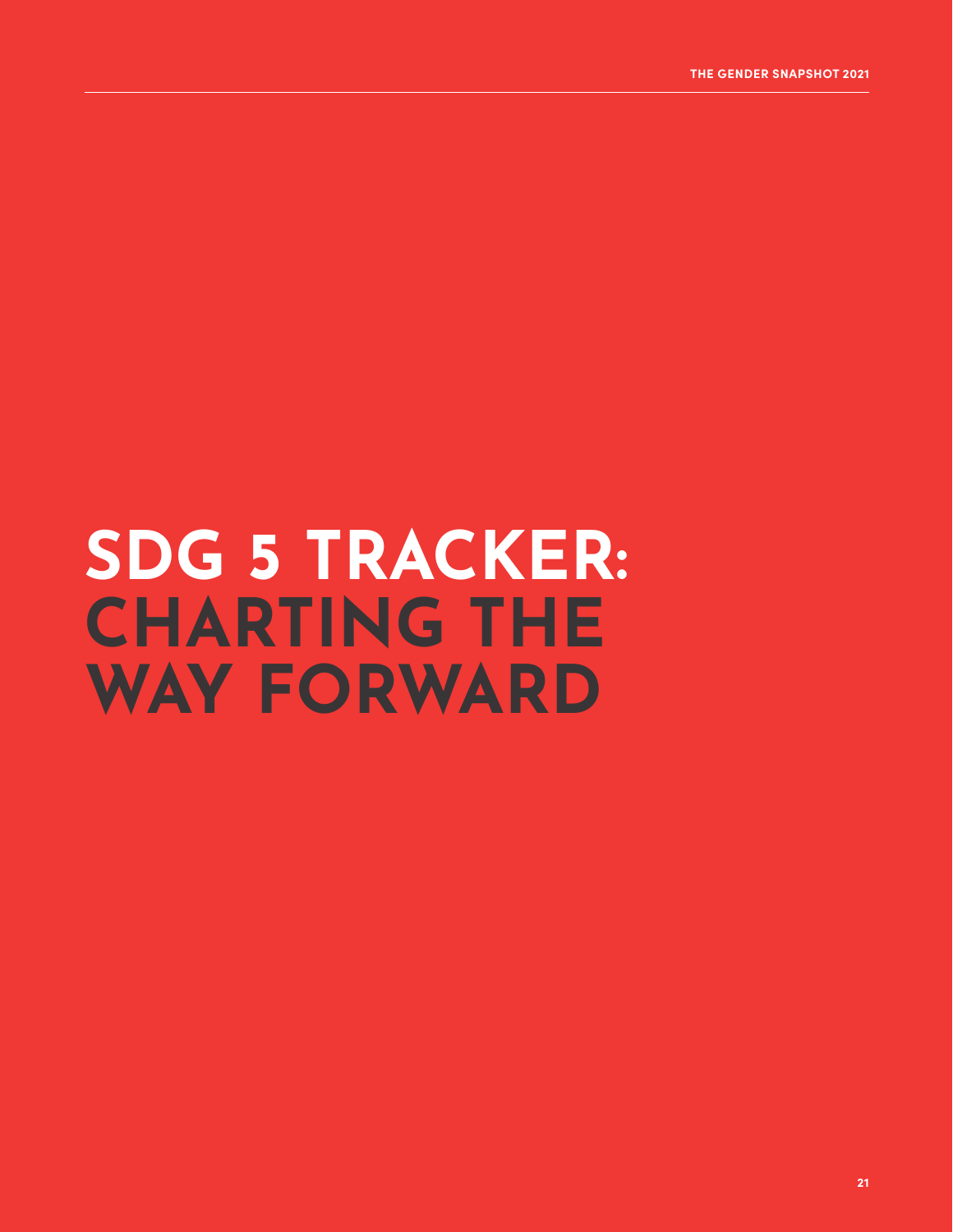## **Unless progress is accelerated, the global community will fail to achieve SDG 5**

#### **Level assessment (latest available) Trend assessment (if available)**



Insufficient data

Fair progress but acceleration needed

**Limited or no progress** 

**Deterioration** 

For the first time, the annual Gender Snapshot brings together the latest data for each indicator under Goal 5 to track global and regional progress towards gender equality. The chart that follows assesses two measures of progress. A *level assessment*, which gauges the current level of development in relation to achievement of the target, and a *trend assessment*, which measures the pace of progress from a baseline year to the current level.

The assessment to date reveals a long road ahead. Globally, only 1 of the 18 indicators (including sub indicators) is assessed as being "close to target". Where data are available over time, they reveal limited or



Substantial progress/on track

no progress across regions and in at least one case a deteriorating outlook. The full impact of the COVID-19 pandemic is not yet known but is expected to further erode progress. Strong legal and policy action as well as resources for implementation are critical to stem the tide and get back on track.

Moreover, data gaps need to be urgently addressed. In 6 out of 18 indicators global data remain insufficient to assess current levels. Trend data are even more sparse. Only 2 of the 18 indicators have sufficient data to assess progress over time across all regions. Without a bold commitment to fill these gaps, the picture of progress will remain incomplete.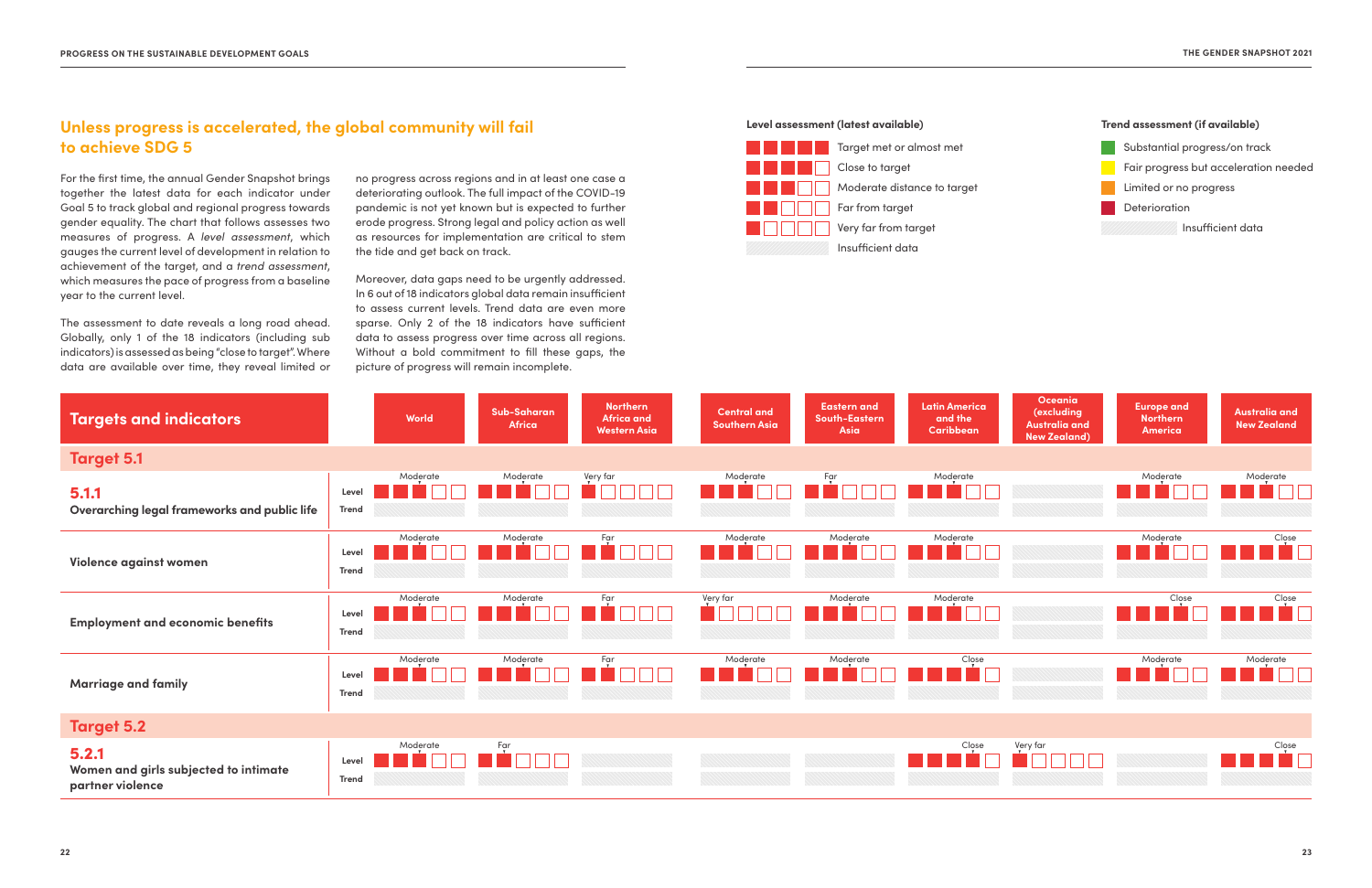

| <b>Targets and indicators</b>                                                                |                       | World               | Sub-Saharan<br>Africa | <b>Northern</b><br><b>Africa and</b><br><b>Western Asia</b> | <b>Central and</b><br><b>Southern Asia</b> | <b>Eastern and</b><br><b>South-Eastern</b><br>Asia | <b>Latin America</b><br>and the<br>Caribbean | Oceania<br>(excluding<br><b>Australia and</b><br><b>New Zealand)</b> | <b>Europe and</b><br><b>Northern</b><br>America | Australia and<br><b>New Zealand</b> |
|----------------------------------------------------------------------------------------------|-----------------------|---------------------|-----------------------|-------------------------------------------------------------|--------------------------------------------|----------------------------------------------------|----------------------------------------------|----------------------------------------------------------------------|-------------------------------------------------|-------------------------------------|
| 5.2.2<br>Sexual violence against women and girls                                             | Level<br>Trend        |                     |                       |                                                             |                                            |                                                    |                                              |                                                                      |                                                 |                                     |
| <b>Target 5.3</b>                                                                            |                       |                     |                       |                                                             |                                            |                                                    |                                              |                                                                      |                                                 |                                     |
| 5.3.1<br>Child marriage among women and girls                                                | Level<br><b>Trend</b> | Moderate<br>Fair    | Far<br>Fair           | Moderate<br>Limited                                         | Moderate<br>Fair                           |                                                    | Moderate<br>Limited                          | Moderate<br>Limited                                                  |                                                 |                                     |
| 5.3.2<br>Female genital mutilation/cutting                                                   | Level<br><b>Trend</b> |                     | Moderate<br>Limited   | Very far<br>Limited                                         |                                            |                                                    |                                              |                                                                      |                                                 |                                     |
| <b>Target 5.4</b>                                                                            |                       |                     |                       |                                                             |                                            |                                                    |                                              |                                                                      |                                                 |                                     |
| 5.4.1<br>Ratio of unpaid domestic and care work,<br>by sex                                   | Level<br><b>Trend</b> | Far                 |                       | Very far                                                    | $V$ ery far                                | $\frac{Far}{l}$                                    | Far                                          |                                                                      | Far                                             | Moderate                            |
| <b>Target 5.5</b>                                                                            |                       |                     |                       |                                                             |                                            |                                                    |                                              |                                                                      |                                                 |                                     |
| 5.5.1<br>Proportion of seats held by women in<br>(a) national parliaments                    | Level<br>Trend        | Moderate<br>Fair    | Moderate<br>Fair      | Far<br>Limited                                              | Fạr<br>H.<br>Limited                       | Moderate<br>Fair                                   | Close<br>On track                            | Very far<br>Fair                                                     | Close<br>On track                               | Close<br>On trac                    |
| 5.5.1<br>Proportion of seats held by women in<br>(b) local governments                       | Level<br>Trend        | Close               | Moderate              | Far                                                         | Target met                                 | Moderate                                           | Moderate                                     | Moderate                                                             | Close                                           | Close                               |
| 5.5.2<br>Women in managerial positions                                                       | Level<br><b>Trend</b> | Moderate<br>Limited | Close<br>Limited      | Far<br>Limited                                              | Far<br>Limited                             | Close<br>On track                                  | Close<br>Deterioration                       | Moderate<br>Limited                                                  | Close<br>On track                               | $C\nvert_{\mathbf{v}}$<br>Fair      |
| <b>Target 5.6</b>                                                                            |                       |                     |                       |                                                             |                                            |                                                    |                                              |                                                                      |                                                 |                                     |
| 5.6.1<br>Proportion of women and girls who make<br>informed decisions on reproductive health | Level<br>Trend        | Far                 | Very far              | Moderate                                                    | Far                                        | Close                                              | Close                                        | Fạr                                                                  | $\frac{Close}{1}$                               |                                     |
| 5.6.2<br>Laws on equal access to reproductive<br>health, information and education           | Level<br><b>Trend</b> | Moderate            | Moderate              | Far                                                         | Fạr                                        | Close                                              | Moderate                                     |                                                                      | Close                                           | Target met                          |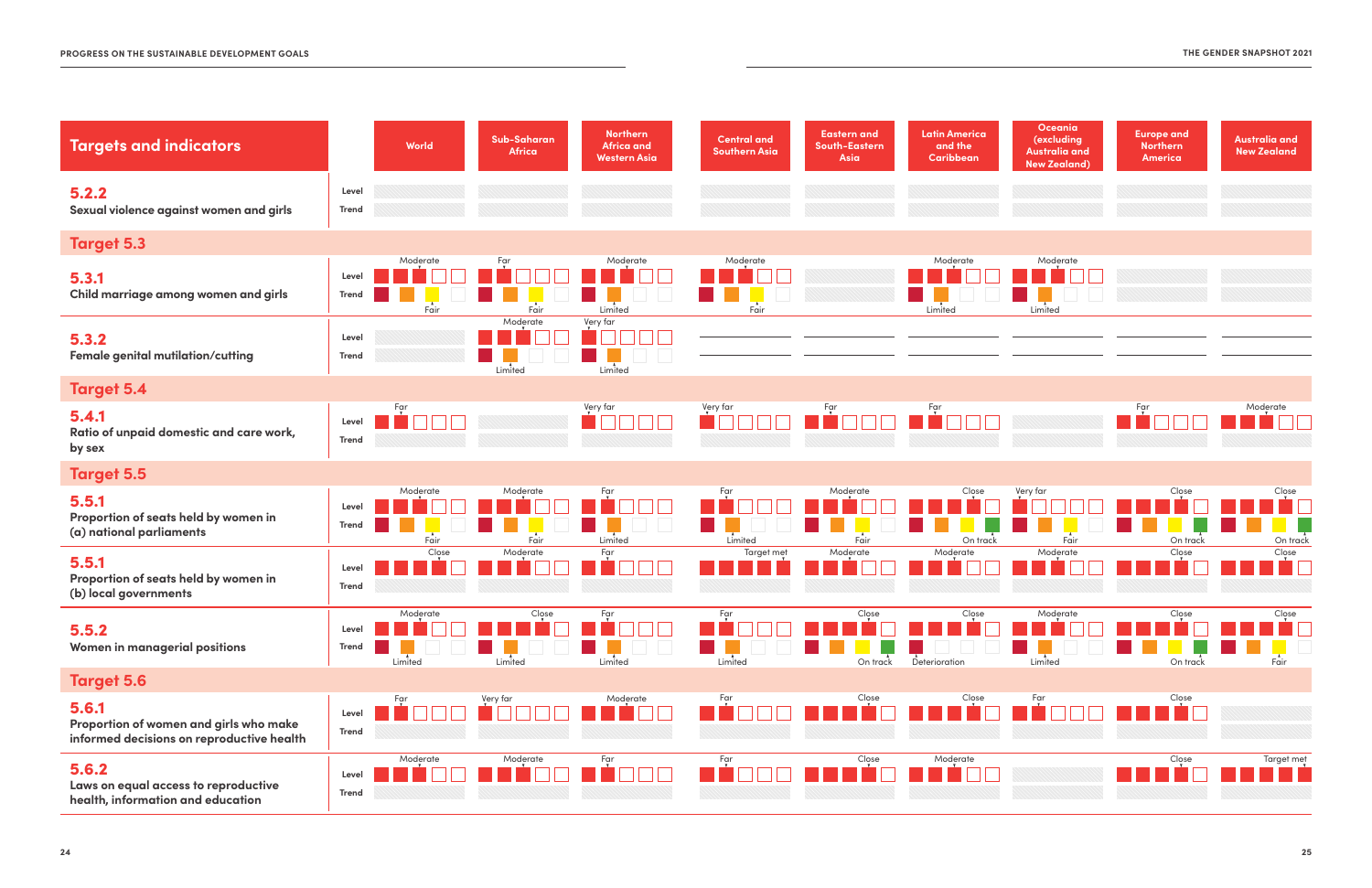| <b>Targets and indicators</b>                                         |                       | World | <b>Sub-Saharan</b><br>Africa | <b>Northern</b><br><b>Africa and</b><br><b>Western Asia</b> | <b>Central and</b><br><b>Southern Asia</b> | <b>Eastern and</b><br><b>South-Eastern</b><br>Asia | <b>Latin America</b><br>and the<br>Caribbean | Oceania<br>(excluding<br><b>Australia and</b><br><b>New Zealand)</b> | <b>Europe and</b><br><b>Northern</b><br>America | <b>Australia and</b><br><b>New Zealand</b> |
|-----------------------------------------------------------------------|-----------------------|-------|------------------------------|-------------------------------------------------------------|--------------------------------------------|----------------------------------------------------|----------------------------------------------|----------------------------------------------------------------------|-------------------------------------------------|--------------------------------------------|
| <b>Target 5.a</b>                                                     |                       |       |                              |                                                             |                                            |                                                    |                                              |                                                                      |                                                 |                                            |
| 5.a.1<br>Ownership or secure rights over agricultural<br>land, by sex | Level<br>Trend        |       |                              |                                                             |                                            |                                                    |                                              |                                                                      |                                                 |                                            |
| 5.a.2<br>Laws that guarantee equal land rights                        | Level<br>Trend        |       |                              |                                                             |                                            |                                                    |                                              |                                                                      |                                                 |                                            |
| <b>Target 5.b</b>                                                     |                       |       |                              |                                                             |                                            |                                                    |                                              |                                                                      |                                                 |                                            |
| 5.b.1<br>Women who own a mobile phone                                 | Level<br><b>Trend</b> |       |                              | Moderate                                                    |                                            | Moderate                                           |                                              |                                                                      |                                                 |                                            |
| Men who own a mobile phone                                            | Level<br><b>Trend</b> |       |                              | Close                                                       |                                            | Close                                              |                                              |                                                                      |                                                 |                                            |
| <b>Target 5.c</b>                                                     |                       |       |                              |                                                             |                                            |                                                    |                                              |                                                                      |                                                 |                                            |
| <b>5.c.1</b><br>Countries with system to track gender equality        | Level<br>Trend        |       | Very far                     |                                                             |                                            |                                                    |                                              | Very far                                                             |                                                 |                                            |

Sources: UN Women and United Nations Statistics Division, based on the latest available data and estimates as of 2021 provided by: United Nations Department of Economic and Social Affairs, Food and Agriculture Organization, International Labour Organization, Inter-Parliamentary Union, International Telecommunication Union, International Union for Conservation of Nature, United Nations Children's Fund, United Nations Educational, Scientific and Cultural Organization, United Nations Population Fund and UN Women.

Notes: Official SDG indicator names have been condensed for the purposes of this depiction given space limitations. Global and regional averages as reported in *The Sustainable Development Goals Report 2021* Statistical Annex, unless otherwise specified. For full indicator names and descriptions, see list of genderspecific indicators below.

SDG 5 has 14 official indicators but 18 are assessed in the tracker given 5.1.1 and 5.5.1 have multiple sub indicators.

5.2.1: The average for World is based on 157 countries with 90 per cent population coverage, Sub-Saharan Africa is based on 39 countries and 94 per cent population coverage, Latin America and the Caribbean is based on 26 countries and 99 per cent population coverage, Oceania (excluding Australia and New Zealand) is based on 9 countries and 96 per cent population coverage and Australia and New Zealand is based on 2 countries and 100 per cent population coverage.

5.3.1: Covers women aged 20-24 years who were married or in a union before age 18. Trend assessment uses a baseline year around 2010. The average for World is based on 98 countries with 79 per cent population coverage, Sub-Saharan Africa is based on 34 countries with 93 per cent population coverage, Northern Africa and Western Asia is based on 13 countries with 77 per cent population coverage, Central and Southern Asia is based on 11 countries with 95 per cent population coverage, Latin America and the Caribbean is based on 15 countries with 50 per cent population coverage, and Oceania (excluding Australia and New Zealand) is based on 5 countries with 89 per cent population coverage.

5.3.2: The average for Sub-Saharan Africa is based on 25 countries with 69 per cent population coverage. The average for Northern Africa and Western Asia covers Northern Africa only (2 countries and 65 per cent population coverage) since data coverage is limited for Western Asia.  $\equiv$  means estimates not produced as the practice is marginal in the given region.

5.4.1: Simple averages of the female-to-male ratio of time spent in unpaid care and domestic work for 92 countries and areas based on the latest available data in the Global SDG Indicator Database (2001 or later). Data for India were added using the 2019 time use survey report and for Madagascar using the ILO 2018 care report. Regional aggregates are presented only if 50 per cent of countries and/or 66 per cent of the region's population are covered except for Northern Africa and Western Asia where the population coverage is 65.5 per cent.

5.5.1(b): 135 countries in the world are covered including 29 in Sub-Saharan Africa, 17 in Northern Africa and Central Asia, 11 in Central and Southern Asia, 11 in Eastern and South-Eastern Asia, 21 in Latin America and the Caribbean, 7 in Oceania (excluding Australia and New Zealand), 37 in Europe and Northern America and 2 in Australia and New Zealand.

5.6.1: The average for world is based on 64 countries with 16 per cent population coverage, Sub-Saharan Africa is based on 36 countries and 97 per cent population coverage, Central and Southern Asia is based on 7 countries and 20 per cent population coverage, Eastern and South-Eastern Asia is based on 5 countries and 6 per cent population coverage and Latin America and the Caribbean is based on 7 countries and 10 per cent population coverage and Oceania (excluding Australia and New Zealand) is based on 1 country and 79 per cent population coverage. The average for Northern Africa and Western Asia covers Western Asia only (3 countries and 5 per cent population coverage). The average for Europe and Northern America covers Europe only (5 countries and 9 per cent population coverage).

5.6.2: Based on 75 countries with complete data.

5.b.1: UN Women calculation based on the SDG indicator database, 2021. Includes latest available year during period 2015-2019. Covers 89 countries and areas. Regional averages are presented only if 50 per cent of countries and 66 per cent of the region's population are covered.

5.c.1: In 2018, 69 countries and areas in the World reported data. In two regions, a threshold of 50% of countries and/or two-thirds of the regional population were covered: Sub-Saharan Africa (27 countries) and Oceania, excluding Australia and New Zealand, (10 countries). For all other regions, additional data will be presented when threshold levels of coverage are available, expected in 2022.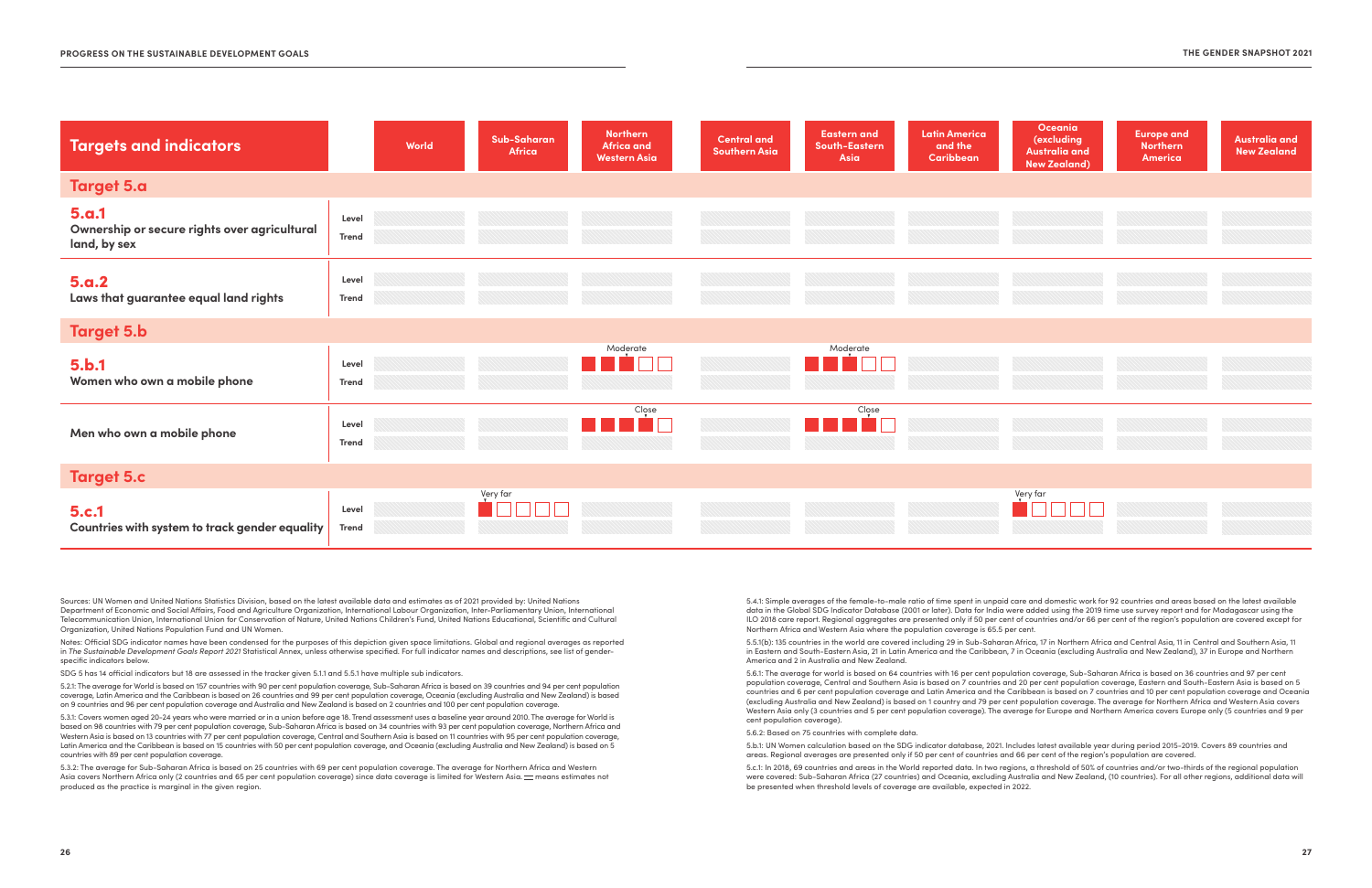# **LIST OF GENDER-SPECIFIC INDICATORS**

#### **Goal 1. End poverty in all its forms everywhere**

#### Gender-specific indicators (5)

1.1.1 Proportion of the population living below the international poverty line by sex, age, employment status and geographic location (urban/rural)

**1.2.1** Proportion of population living below the national poverty line, by sex and age

1.2.2 Proportion of men, women and children of all ages living in poverty in all its dimensions according to national definitions

1.3.1 Proportion of population covered by social protection floors/systems, by sex, distinguishing children, unemployed persons, older persons, persons with disabilities, pregnant women, newborns, work-injury victims and the poor and the vulnerable

1.4.2 Proportion of total adult population with secure tenure rights to land, (a) with legally recognized documentation, and (b) who perceive their rights to land as secure, by sex and type of tenure

## **Goal 2. End hunger, achieve food security and improved nutrition and promote sustainable agriculture**

#### Gender-specific indicators (2)

2.2.3 Prevalence of anaemia in women aged 15 to 49 years, by pregnancy status (percentage)

2.3.2 Average income of small-scale food producers, by sex and indigenous status

## **Goal 3. Ensure healthy lives and promote well-being for all at all ages**

#### Gender-specific indicators (6)

3.1.1 Maternal mortality ratio

3.1.2 Proportion of births attended by skilled health personnel

**3.3.1** Number of new HIV infections per 1,000 uninfected population, by sex, age and key populations

3.7.1 Proportion of women of reproductive age (aged 15-49 years) who have their need for family planning satisfied with modern methods

3.7.2 Adolescent birth rate (aged 10–14 years; aged 15–19 years) per 1,000 women in that age group

3.8.1 Coverage of essential health services

### **Goal 4. Ensure inclusive and equitable quality education and promote lifelong learning opportunities for all**

#### Gender-specific indicators (8)

4.1.1 Proportion of children and young people (a) in grades 2/3; (b) at the end of primary; and (c) at the end of lower secondary achieving at least a minimum proficiency level in (i) reading and (ii) mathematics, by sex

4.2.1 Proportion of children aged 24-59 months who are developmentally on track in health, learning and psychosocial well-being, by sex

4.2.2 Participation rate in organized learning (one year before the official primary entry age), by sex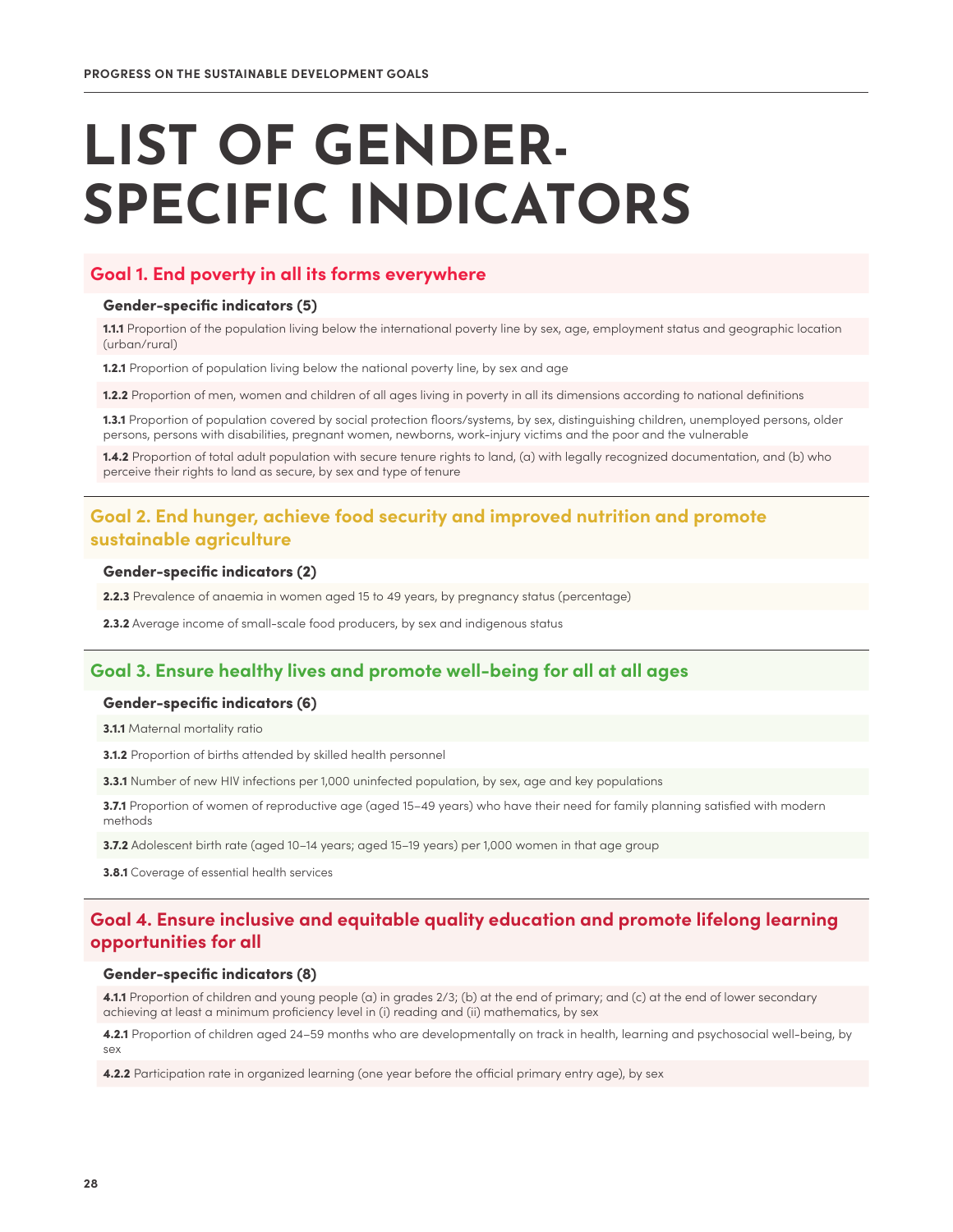4.3.1 Participation rate of youth and adults in formal and non-formal education and training in the previous 12 months, by sex

4.5.1 Parity indices (female/male, rural/urban, bottom/top wealth quintile and others such as disability status, indigenous peoples and conflict-affected, as data become available) for all education indicators on this list that can be disaggregated

4.6.1 Proportion of population in a given age group achieving at least a fixed level of proficiency in functional (a) literacy and (b) numeracy skills, by sex

4.7.1 Extent to which (i) global citizenship education and (ii) education for sustainable development are mainstreamed in (a) national education policies; (b) curricula; (c) teacher education; and (d) student assessment

4.a.1 Proportion of schools offering basic services, by type of service

#### **Goal 5. Achieve gender equality and empower all women and girls**

#### Gender-specific indicators (14)

5.1.1 Whether or not legal frameworks are in place to promote, enforce and monitor equality and non-discrimination on the basis of sex

5.2.1 Proportion of ever-partnered women and girls aged 15 years and older subjected to physical, sexual or psychological violence by a current or former intimate partner in the previous 12 months, by form of violence and by age

5.2.2 Proportion of women and girls aged 15 years and older subjected to sexual violence by persons other than an intimate partner in the previous 12 months, by age and place of occurrence

5.3.1 Proportion of women aged 20-24 years who were married or in a union before age 15 and before age 18

5.3.2 Proportion of girls and women aged 15–49 years who have undergone female genital mutilation/cutting, by age

**5.4.1** Proportion of time spent on unpaid domestic and care work, by sex, age and location

**5.5.1** Proportion of seats held by women in (a) national parliaments and (b) local governments

**5.5.2** Proportion of women in managerial positions

5.6.1 Proportion of women aged 15-49 years who make their own informed decisions regarding sexual relations, contraceptive use and reproductive health care

5.6.2 Number of countries with laws and regulations that guarantee full and equal access to women and men aged 15 years and older to sexual and reproductive health care, information and education

5.a.1 (a) Proportion of total agricultural population with ownership or secure rights over agricultural land, by sex; and (b) share of women among owners or rights-bearers of agricultural land, by type of tenure

5.a.2 Proportion of countries where the legal framework (including customary law) guarantees women's equal rights to land ownership and/or control

**5.b.1** Proportion of individuals who own a mobile telephone, by sex

**5.c.1** Proportion of countries with systems to track and make public allocations for gender equality and women's empowerment

#### **Goal 6. Ensure availability and sustainable management of water and sanitation for all**

#### No gender-specific indicator**s**

#### **Goal 7. Ensure access to affordable, reliable, sustainable and modern energy for all**

No gender-specific indicators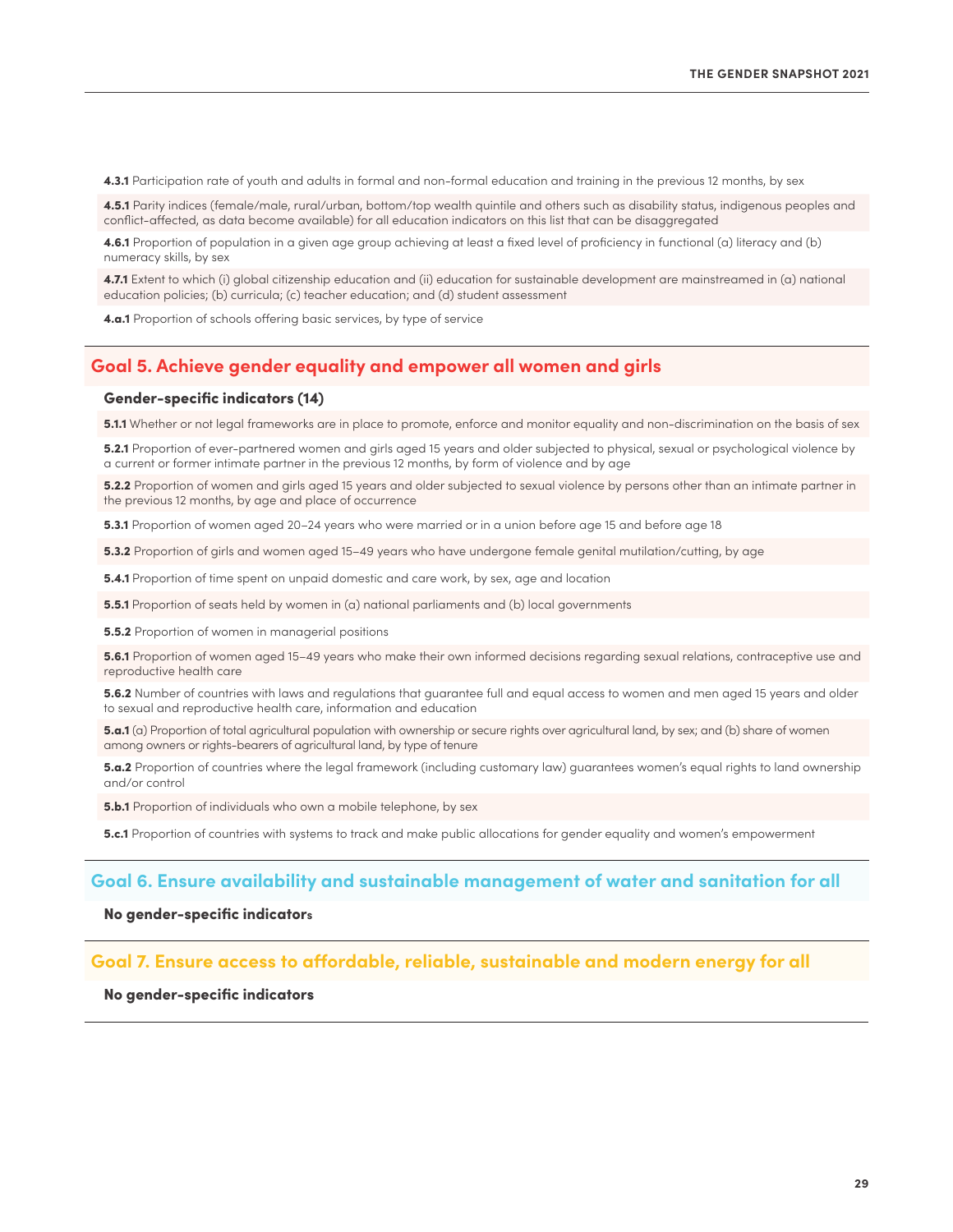## **Goal 8. Promote sustained, inclusive and sustainable economic growth, full and productive employment and decent work for all**

#### Gender-specific indicators (6)

8.3.1 Proportion of informal employment in total employment, by sector and sex

8.5.1 Average hourly earnings of female and male employees, by occupation, age and persons with disabilities

8.5.2 Unemployment rate, by sex, age and persons with disabilities

8.7.1 Proportion and number of children aged 5-17 years engaged in child labour, by sex and age

8.8.1 Frequency rates of fatal and non-fatal occupational injuries, by sex and migrant status

8.8.2 Level of national compliance with labour rights (freedom of association and collective bargaining) based on International Labour Organization (ILO) textual sources and national legislation, by sex and migrant status

### **Goal 9. Build resilient infrastructure, promote inclusive and sustainable industrialization and foster innovation**

#### No gender-specific indicators

#### **Goal 10. Reduce inequality within and among countries**

#### Gender-specific indicator (1)

10.2.1 Proportion of people living below 50 per cent of median income, by sex, age and persons with disabilities

#### **Goal 11. Make cities and human settlements inclusive, safe, resilient and sustainable**

#### Gender-specific indicators (3)

11.2.1 Proportion of population that has convenient access to public transport, by sex, age and persons with disabilities

11.7.1 Average share of the built-up area of cities that is open space for public use for all, by sex, age and persons with disabilities

11.7.2 Proportion of persons victim of physical or sexual harassment, by sex, age, disability status and place of occurrence, in the previous 12 months

#### **Goal 12. Ensure sustainable consumption and production patterns**

#### No gender-specific indicators

#### **Goal 13. Take urgent action to combat climate change and its impacts**

#### Gender-specific indicators (1)

13.3.1 Extent to which (i) global citizenship education and (ii) education for sustainable development are mainstreamed in (a) national education policies; (b) curricula; (c) teacher education; and (d) student assessment

### **Goal 14. Conserve and sustainably use the oceans, seas and marine resources for sustainable development**

#### No gender-specific indicators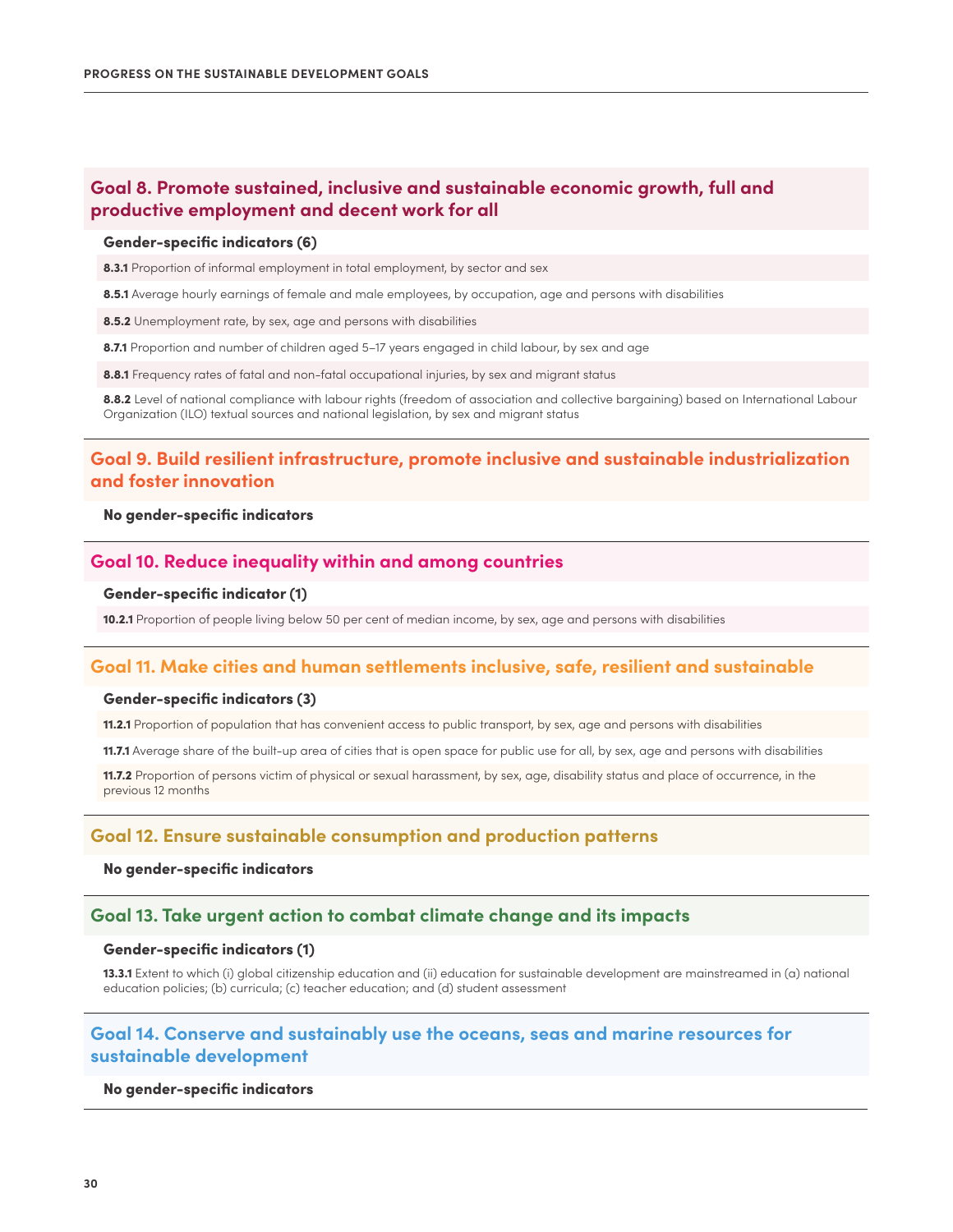## **Goal 15. Protect, restore and promote sustainable use of terrestrial ecosystems, sustainably manage forests, combat desertification, and halt and reverse land degradation and halt biodiversity loss**

#### No gender-specific indicators

## **Goal 16. Promote peaceful and inclusive societies for sustainable development, provide access to justice for all and build effective, accountable and inclusive institutions at all levels**

#### Gender-specific indicators (6)

16.1.1 Number of victims of intentional homicide per 100,000 population, by sex and age

16.1.2 Conflict-related deaths per 100,000 population, by sex, age and cause

16.2.2 Number of victims of human trafficking per 100,000 population, by sex, age and form of exploitation

16.2.3 Proportion of young women and men aged 18–29 years who experienced sexual violence by age 18

16.7.1 Proportions of positions in national and local public institutions, including (a) the legislatures; (b) the public service; and (c) the judiciary, compared to national distributions, by sex, age, persons with disabilities and population groups

16.7.2 Proportion of population who believe decision-making is inclusive and responsive, by sex, age, disability and population group

## **Goal 17. Strengtahen the means of implementation and revitalize the Global Partnership for Sustainable Development**

#### No gender-specific indicators

#### Total Total indicators: 231 Gender-specific indicators: 51

Note: The total number of indicators listed in the global indicator framework is 247. However, since some indicators repeat under different targets, the actual number of unique indicators is 231. Similarly, the total number of gender-specific indicators listed above is 52, but the total number of unique gender- specific indicators is 51.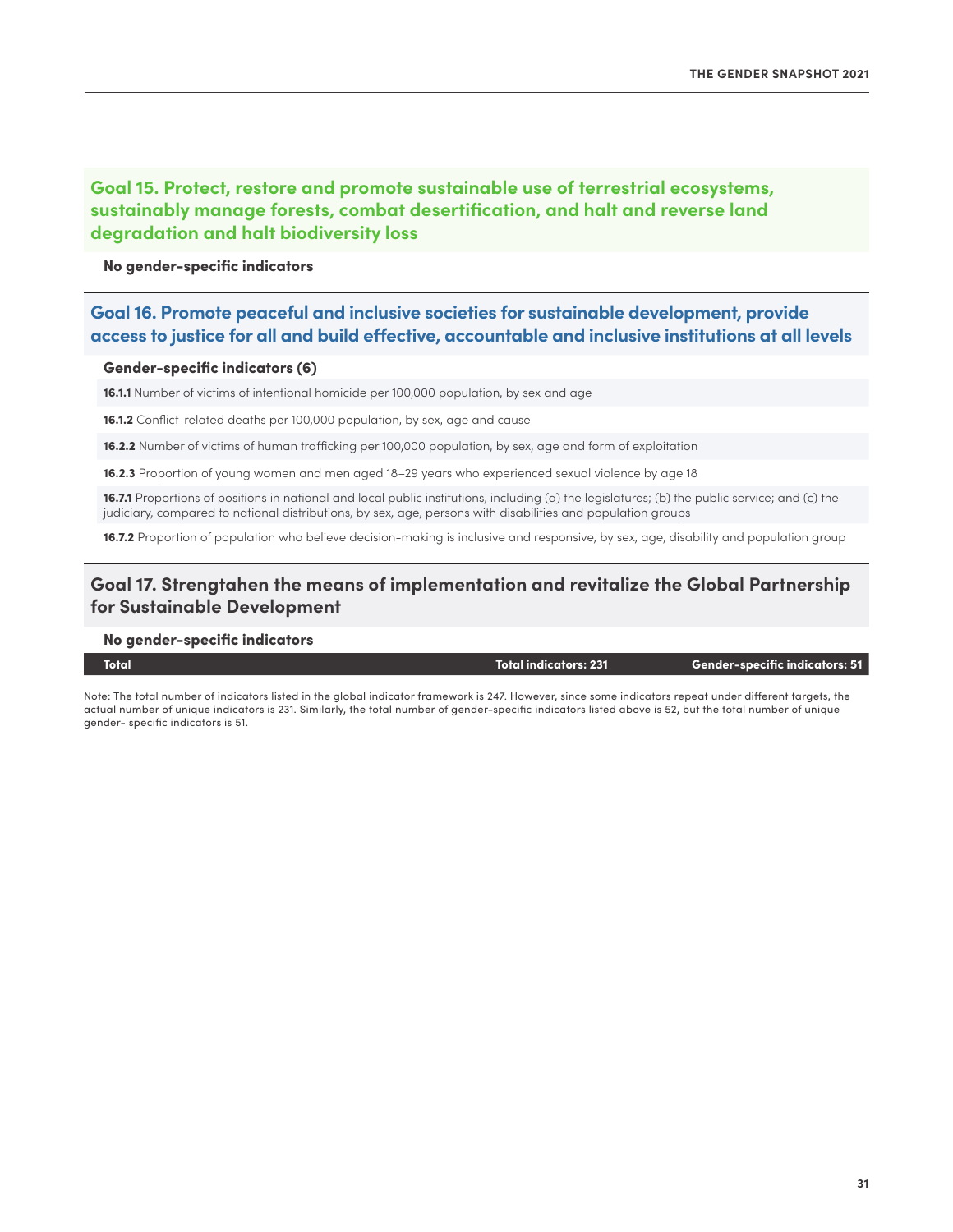## **Acknowledgements**

**Report lead:** Ginette Azcona (UN Women) and Yongyi Min (UN DESA Statistics Division)

**Report authors:** Ginette Azcona, Antra Bhatt, Julia Brauchle, Guillem Fortuny Fillo, Yongyi Min, Heather Page, Yuxi Zhang

**Production, communication and outreach:** Jacqueline Gordillo, Mika Mansukhani, Shardae Yilma

**Reviewers/contributors:** Babatunde Abidoye (UNDP), Kristal Ambrose, Janette Amer (UN Women), Julie Ballington (UN Women), Ionica Berevoescu (UN Women), Maija Bertule (UNEP-DHI), Claudia Cappa (UNICEF), Witness Chirinda (UNFPA), Asha DeVos, Marta Dobo-Gacic (WHO), Mariana Duarte Mutzenberg (IPU), Elizabeth Engebretson (WHO), Addie Erwin (IPU), Emilie Filmer-Wison (UNFPA), Katherine Gifford (UN Women), Paul Glennie (UNEP-DHI), Roger Gomis (ILO), Francesca Grum (UN DESA Statistics Division), Steven Kapsos (ILO), Zohra Khan (UN Women), Sophia Kianni, Oliver Labé (UNESCO), Yifan Li (UNESCO), Teresa Martens (UNDP), Sofia Murad (WHO), Rohan Pathiraje (UNESCO), Juncal Plazaola Castano (UN Women), Marie-Claire Sodergren (ILO), Lynnmarie Sardinha (WHO), Martin Schaaper (ITU), Papa Seck (UN Women), Lubov Zeifman (UN DESA Statistics Division).

**Copy editors:** Gretchen Luchsinger, Lois Jenson

#### **Photo credits:**

Page 18: © Dominic Sansoni for CJS for photo of Asha DeVos Page 18: © Alagita for photo of Kristal Ambrose

**Design:** [Blossom.it](https://www.blossom.it/)

**Link to online report and references:** [https://tinyurl.com/uemsp62a](https://www.unwomen.org/en/digital-library/publications/2021/09/progress-on-the-sustainable-development-goals-the-gender-snapshot-2021)

The views expressed in this publication are those of the authors and do not necessarily represent the views of UN Women, the United Nations or any of its affiliated organizations. The designations employed and the presentation of the material in this publication do not imply the expression of any opinion whatsoever on the part of the United Nations concerning the legal status of any country, territory, city or area or of its authorities, or concerning the delimitation of its frontiers or boundaries. For a list of any errors or omissions found subsequent to the report launch please visit our website.

**e-ISBN:** 9789210010399

© UN Women and UN DESA Statistics Division 2021 Manufactured in the United States All rights reserved